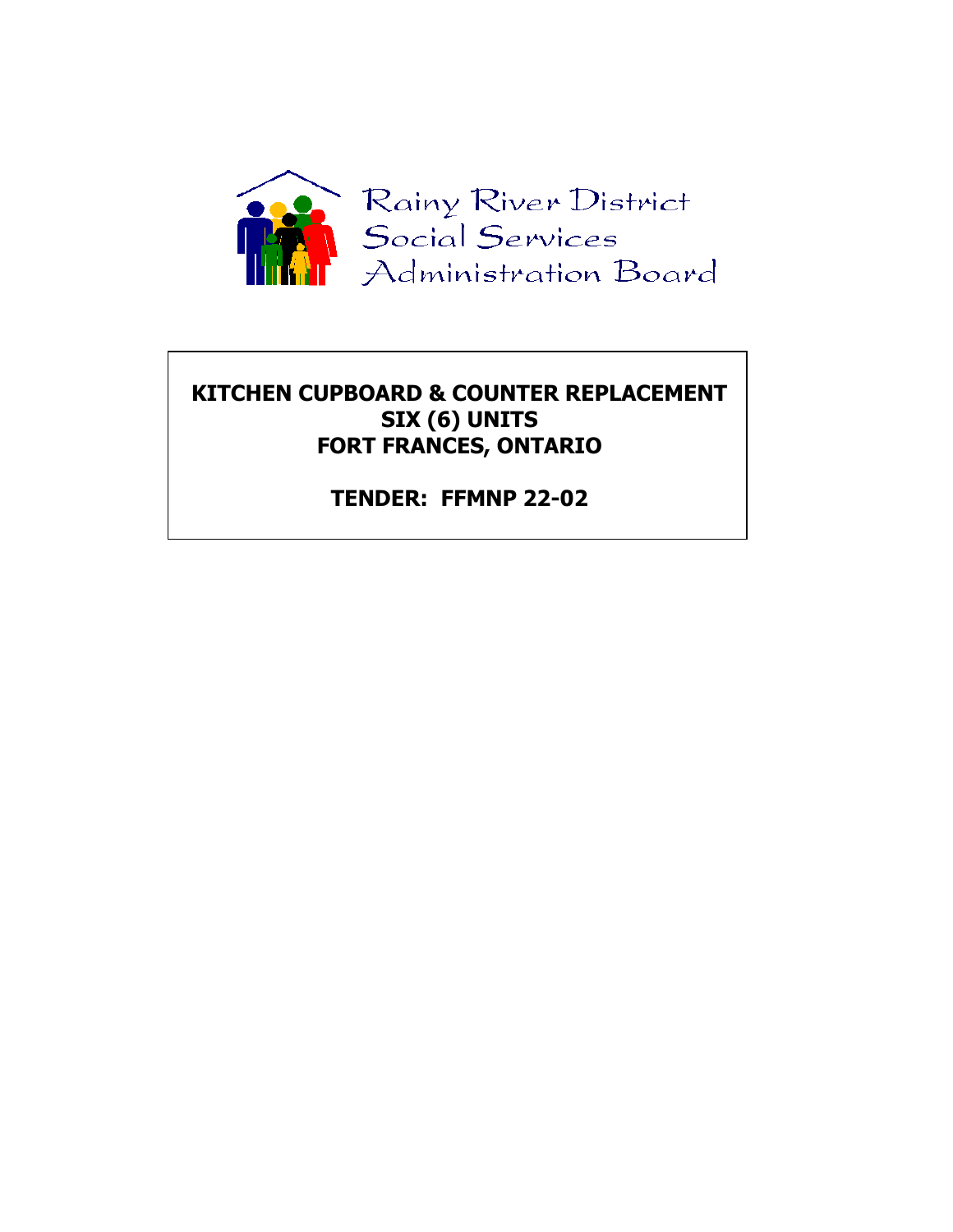## **TENDER NO: FFMNP 22-02**

### **KITCHEN CUPBOARD & COUNTER REPLACEMENT SIX (6) UNITS IN FORT FRANCES**

| <b>TABLE OF CONTENTS</b> | # of Pages                                                                               |                                          |
|--------------------------|------------------------------------------------------------------------------------------|------------------------------------------|
| Section 1                | <b>Request for Tender</b>                                                                | 1                                        |
| Section 2                | <b>Tender Information</b>                                                                | 5                                        |
| Section 3                | <b>Contract Requirements</b>                                                             | 8                                        |
| Schedule 1               | <b>Tender Forms</b><br><b>Bid Form</b><br><b>Tender Label</b><br><b>Tender Checklist</b> | 3<br>$\overline{2}$<br>$\mathbf{1}$<br>1 |
| Schedule 2               | Agreement                                                                                | 4                                        |
| Schedule 3               | Occupational Health & Safety Agreement                                                   | $\overline{2}$                           |
| Schedule 4               | <b>Drawings</b>                                                                          | $\overline{2}$                           |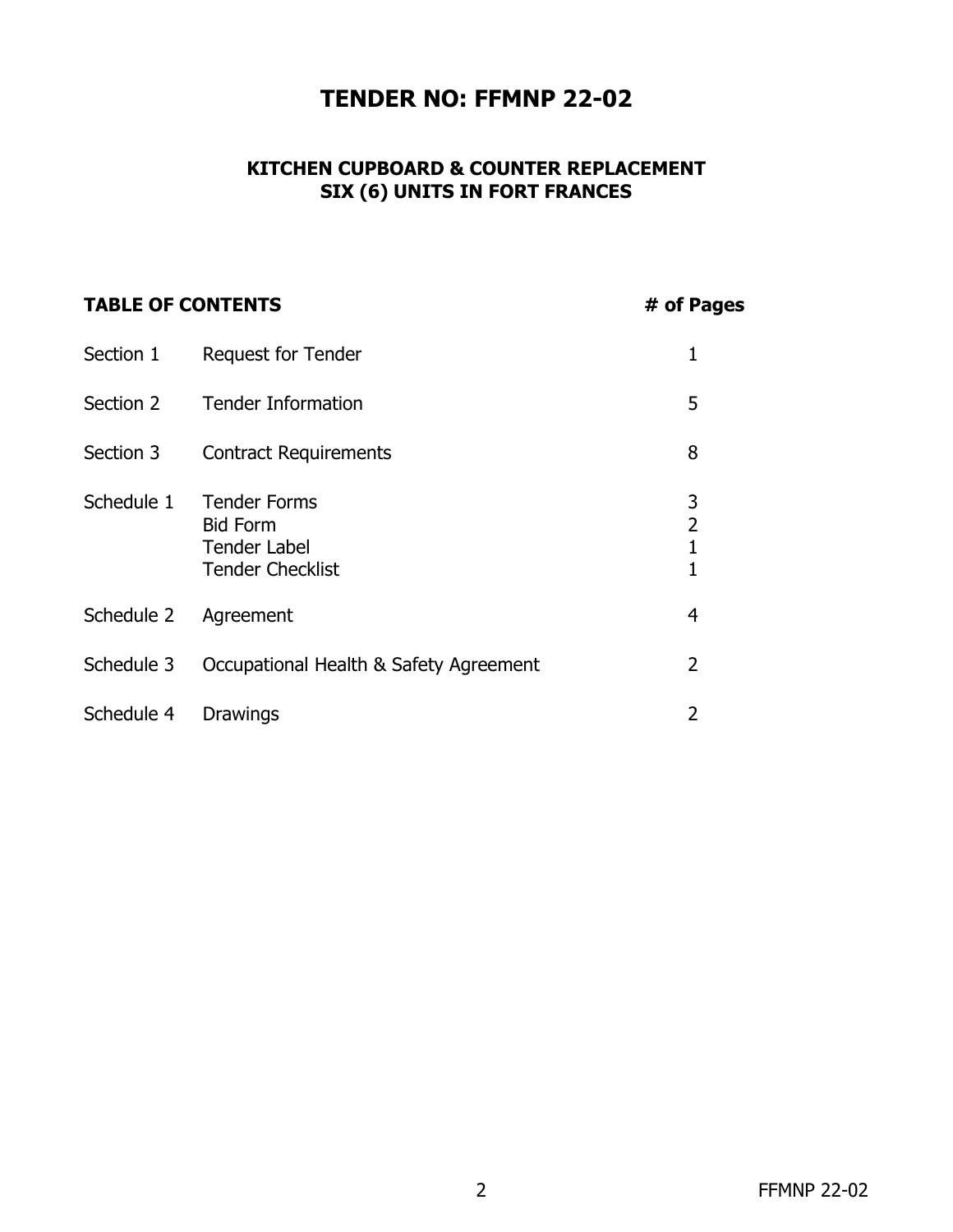# **SECTION 1 - REQUEST FOR TENDER**

### **KITCHEN CUPBOARD & COUNTER REPLACEMENT SIX (6) UNITS FORT FRANCES**

Sealed Tenders clearly marked **Tender: FFMNP 22-02** will be received by the Supervisor of Infrastructure & Asset Management of the Rainy River District Social Services Administration Board (RRDSSAB) up to but not later than:

#### **1:30 p.m. CDT Tuesday, July 12, 2022**

Tenders will be opened publicly and read aloud in the Board Room of the RRDSSAB, 450 Scott Street, Fort Frances, Ontario.

The provided Tender Forms ("Tender Forms") are required to be submitted along with a certified cheque or bank draft in the amount of five percent (5%) of the total tender amount excluding HST attached to the outside of the sealed tender. Please submit completed Tender Forms to:

#### **Rainy River District Social Services Administration Board Attention: Michelle Shute, Supervisor of Infrastructure & Asset Management 450 Scott Street Fort Frances, Ontario P9A 1H2**

A copy of the *Request for Tender*, Tender Guidelines, and Specifications may be found on the RRDSSAB website at [www.rrdssab.ca/](http://www.rrdssab.ca/)administration-governance/procurement.

#### **An Optional Site Visit will be held at 810 Victoria Avenue, Fort Frances, Ontario at 11:00 a.m. (local Fort Frances time) Monday, July 4, 2022**

Please direct any questions regarding this Tender to: Dana Kaliska, Maintenance Supervisor, Phone: 807-274-5349, ext. 223, Fax: 807-274-0678 or email: [dana.kaliska@rrdssab.on.ca.](mailto:dana.kaliska@rrdssab.on.ca)

The lowest or any bid not necessarily accepted. The Rainy River District Social Services Administration Board (RRDSSAB) reserves the right to reject any or all bids, to waive irregularities and informalities therein, and to award the contract in the best interest of the Board. See Tender information, Tender Forms and other Tender documents for all terms, conditions and requirements.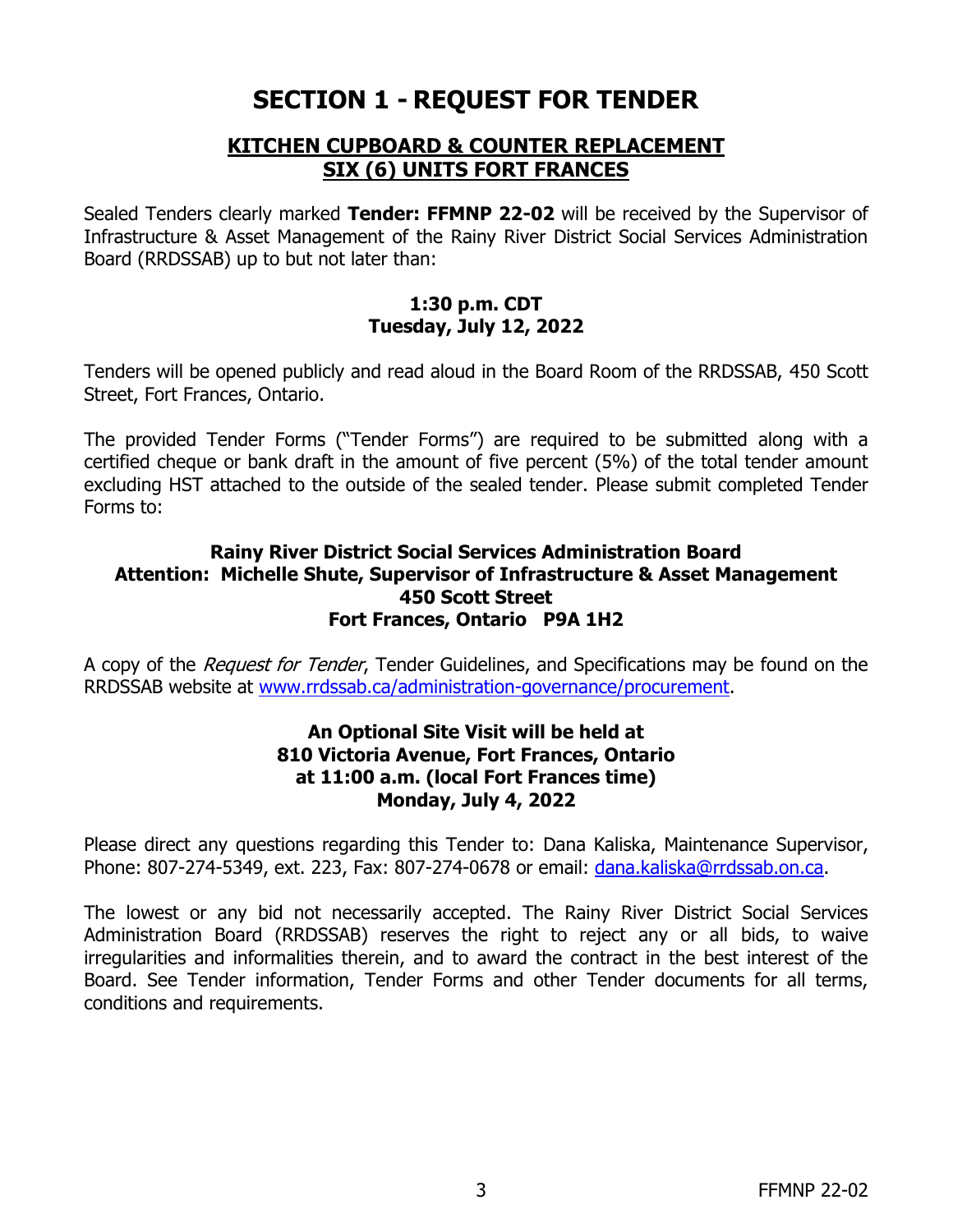# **SECTION 2 - TENDER INFORMATION**

- 1.1 The RRDSSAB reserves the right to reject or disqualify bids not submitted in strict accordance with requirements of the Tender documents.
- 1.2 The lowest or any Tender will not necessarily be accepted and the RRDSSAB reserves the right to:
	- (a) reject any or all bids;
	- (b) waive irregularities and informalities;
	- (c) accept a Tender which is not the lowest Tender;
	- (d) reject a Tender that is the lowest Tender (and even if it is the only Tender received); and
	- (e) award the bid in the best interest of the Board.
- 1.3 The RRDSSAB reserves the right to consider, during the evaluation of Tender:
	- (a) information provided in the Tender document itself;
	- (b) information provided in response to enquiries of credit and industry references set out in the Tender;
	- (c) information received in response to enquiries made by the RRDSSAB of third parties, apart from those disclosed in the Tender in relation to the reputation, reliability, experience and capabilities of the Bidder;
	- (d) the manner in which the Bidder provides services to others;
	- (e) the experience and qualification of the Bidder's senior management; and project management;
	- (f) the compliance of the Bidder with the RRDSSAB's requirements and specifications; and
	- (g) any other thing or matter which the RRDSSAB, in its sole unfettered discretion, deems appropriate.
- 1.4 By submitting a Tender, the Bidder acknowledges the RRDSSAB's rights under this Section and absolutely waives any right, or cause of action against the RRDSSAB and its consultants, by reason of the RRDSSAB's failure to accept the Tender submitted by the Bidder, whether such right or cause of action arises in contract, negligence, or otherwise.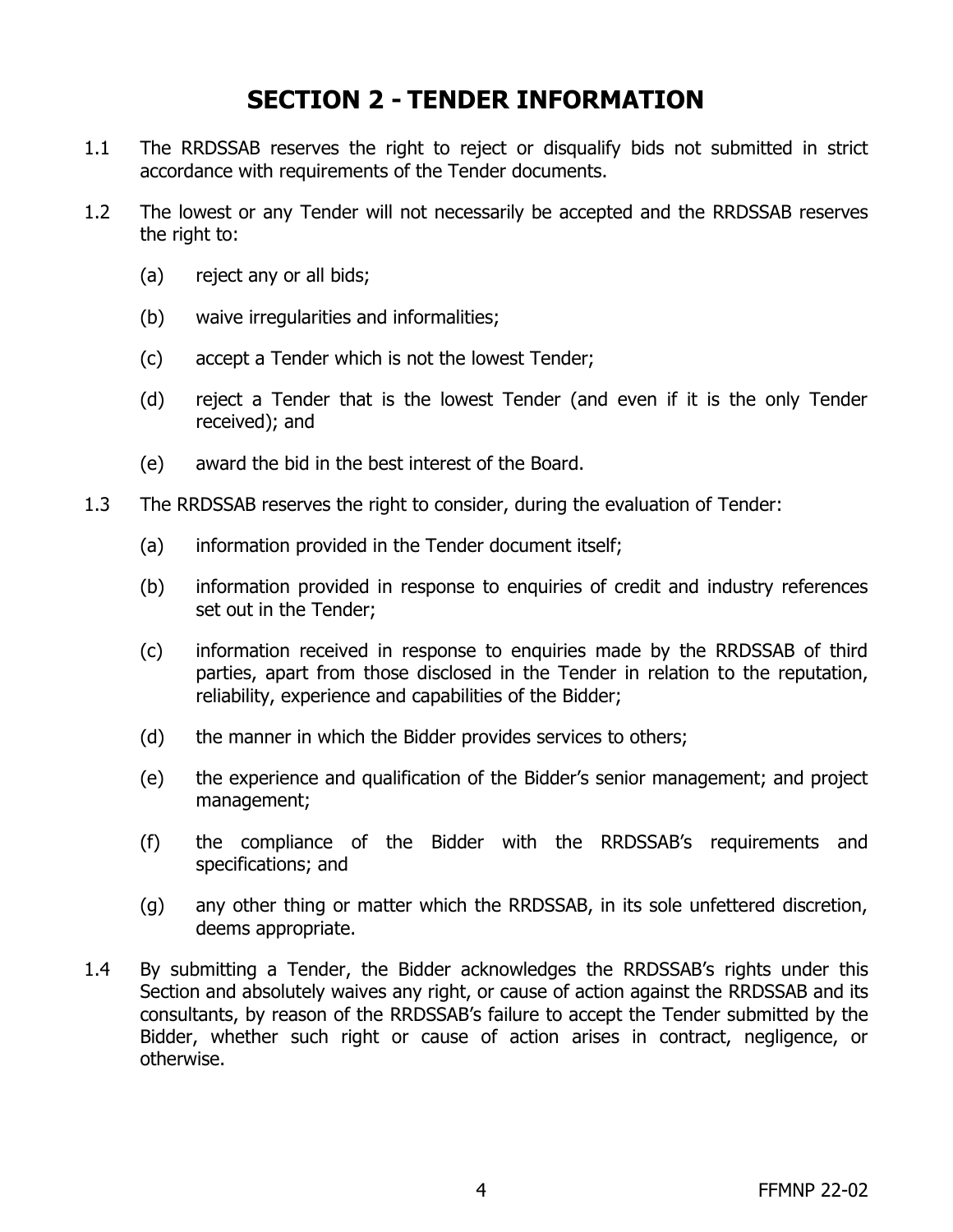- 1.5 When Tender amounts received are the same in total acquisition cost, negotiations may be entered into to achieve a lesser price without substantial change to the scope of work.
- 1.6 (a) The following schedules are attached to and form an integral part hereof:
	- (i) Schedule  $1 -$  Tender Forms (the "Tender Forms");
	- (ii) Schedule 2 Standard Form of Agreement (the "Agreement");
	- (iii) Schedule 3 Occupational Health and Safety Agreement (the "OH&S Agreement"); and
	- (iv) Schedule  $4 -$  Drawings (the "Drawings");
	- (b) In this Tender, the Tender Information, Scope of Work, Tender Forms, Addenda, Agreement and Drawings are collectively referred to as the "Tender Documents".
- 1.7 Bidders may, up to two (2) business days prior to Closing Time, be advised by Addenda of, without limitation, additions to, deletions from, alterations in, or other changes to, the Tender Documents. All such Addenda will be found at RRDSSAB's website [\(www.rrdssab.ca/administration-governance/procurement\)](http://www.rrdssab.ca/administration-governance/procurement). All such changes shall become an integral part of the Tender Documents and allowed for by the Bidder in its Tender and Tender pricing. The Tender Forms provide for an acknowledgement by the Bidder of receipt by the Bidder of any and all Addenda.
- 1.8 All Tenders are to be submitted upon the enclosed Tender Forms.
- 1.9 This Tender closes at **1:30 p.m. Central Daylight Time (CDT), Tuesday, July 12, 2022** (herein sometimes referred to as the "Closing Time"), after which time Tenders received will be opened publicly and read aloud at the RRDSSAB Board Room, 450 Scott Street, Fort Frances, Ontario.

Two (2) sets of originally signed Tender Forms fully completed, sealed and clearly marked **Tender FFMNP 22-02** must be received by the Supervisor of Infrastructure & Asset Management or designate up to, but not later than, the Closing Time.

- 1.10 Bids may be submitted electronically through a third party, however the Board assumes no responsibility whatsoever for proper receipt of such transmittals and the original of such Tenders and enclosures shall be received by the RRDSSAB within two (2) business days of the Closing Time.
- 1.11 The Bidder shall examine the Tender Documents as soon as possible, and immediately notify the Supervisor of Infrastructure & Asset Management or designate of any errors, omissions or conflicts discovered.
- 1.12 Tenders received prior to the Closing Time may be withdrawn by the Bidder only upon, and by, written notice of withdrawal, which written notice of withdrawal must be received by the Supervisor of Infrastructure & Asset Management or designate no later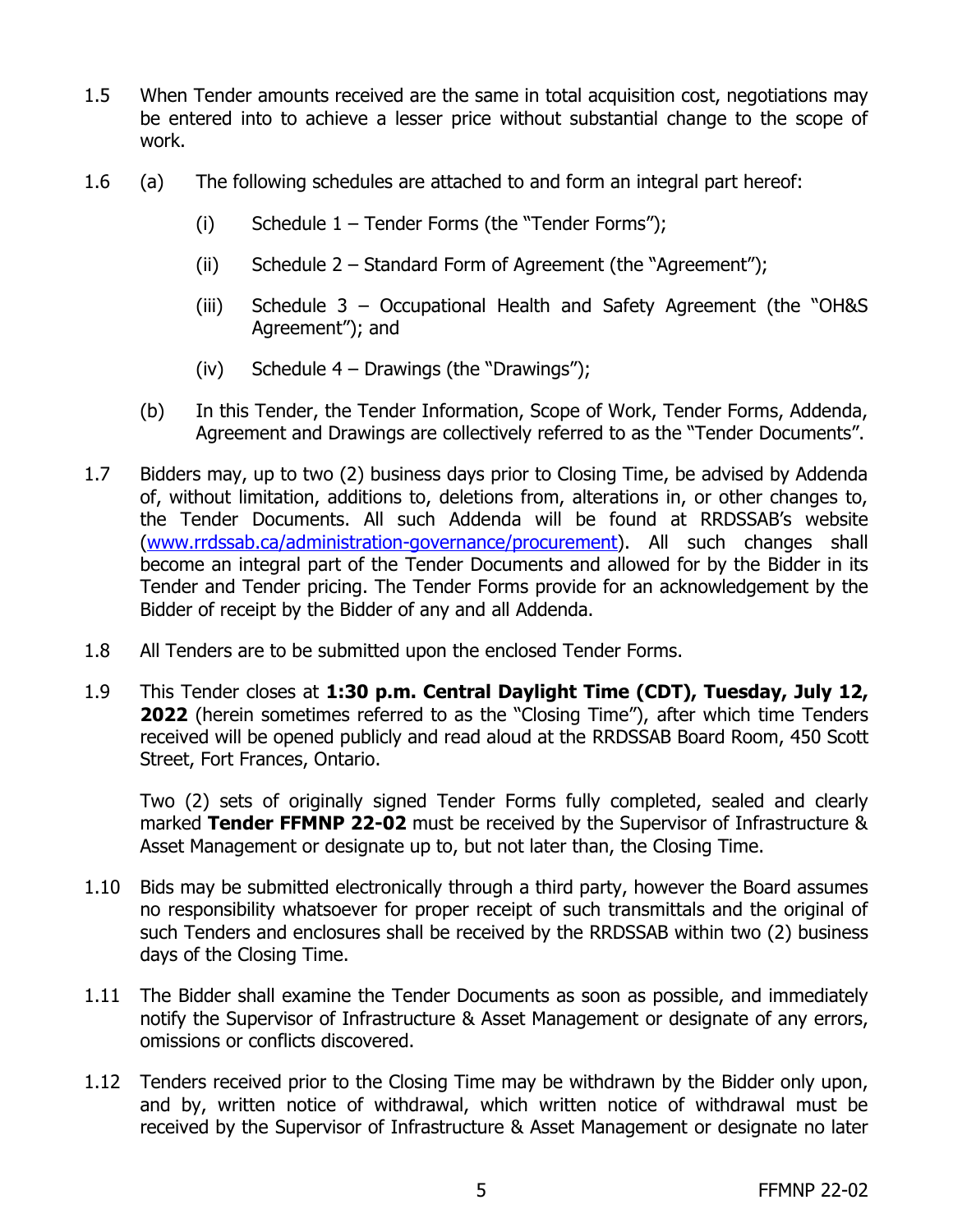than the Closing Time. If such written notice of withdrawal is not so received by the Supervisor of Infrastructure & Asset Management, such Tender shall be deemed as being open for the RRDSSAB to consider and/or accept. The last Tender received shall invalidate all previous Tenders received from the same Bidder.

- 1.13 Tenders shall remain open to acceptance and shall be irrevocable for a period of fortyfive (45) calendar days after closing date.
- 1.14 Tender award will be approved, per RRDSSAB Policy & Procedures.
- 1.15 Bidders are advised to review the Tender Documents for all terms, conditions and requirements. For general informational purposes only, Bidders are advised that:
	- (a) the RRDSSAB is requesting Tenders to replace kitchen cabinets and countertops in six (6) units at the property known as Fort Frances Municipal Non-Profit Housing, located at 808-818 Victoria Avenue in Fort Frances, Ontario (all as more fully detailed in the Tender Documents);
	- (b) The Bidder is responsible for any applicable permits;
	- (c) All work must be completed by 6:00 p.m. Central Standard Time (CST) on Friday, November 25, 2022; and
	- (d) On-site meetings will be held as required and may be initiated by either party.
- 1.16 As it is the responsibility of the Bidder to determine levy and collection of Harmonized Sales Tax (HST), amounts bid shall show the HST amount and HST number, or alternatively cite the basis of exemption in lieu thereof.
- 1.17 In a case where a successful Bidder is not an Ontario resident contractor/ Bidder, such Bidder is required to either:
	- (a) provide a copy of a valid Retail Sales Tax Vendor Permit; or
	- (b) file with the RRDSSAB a copy of the letter of compliance issued by the Ontario Retail Sales Tax Branch.

Failure to comply will result in such portion, as prescribed by law, of any payment made or to be made by the RRDSSAB to the Bidder to be withheld for remittance as required.

- 1.18 The RRDSSAB is governed by the Municipal Freedom of Information & Protection of Privacy Act (MFIPPA), therefore Bidders must accept that the bid contents can be made public as a condition of the bidding process.
- 1.19 All Bidders will be required to submit a Bid Deposit in the amount of five percent (5%) of the total bid price excluding HST, payable to **Fort Frances Municipal Non-Profit Housing Corporation (FFMNPHC)**. In the case of electronic transmission, the original deposit must be received by RRDSSAB within two (2) business days of closing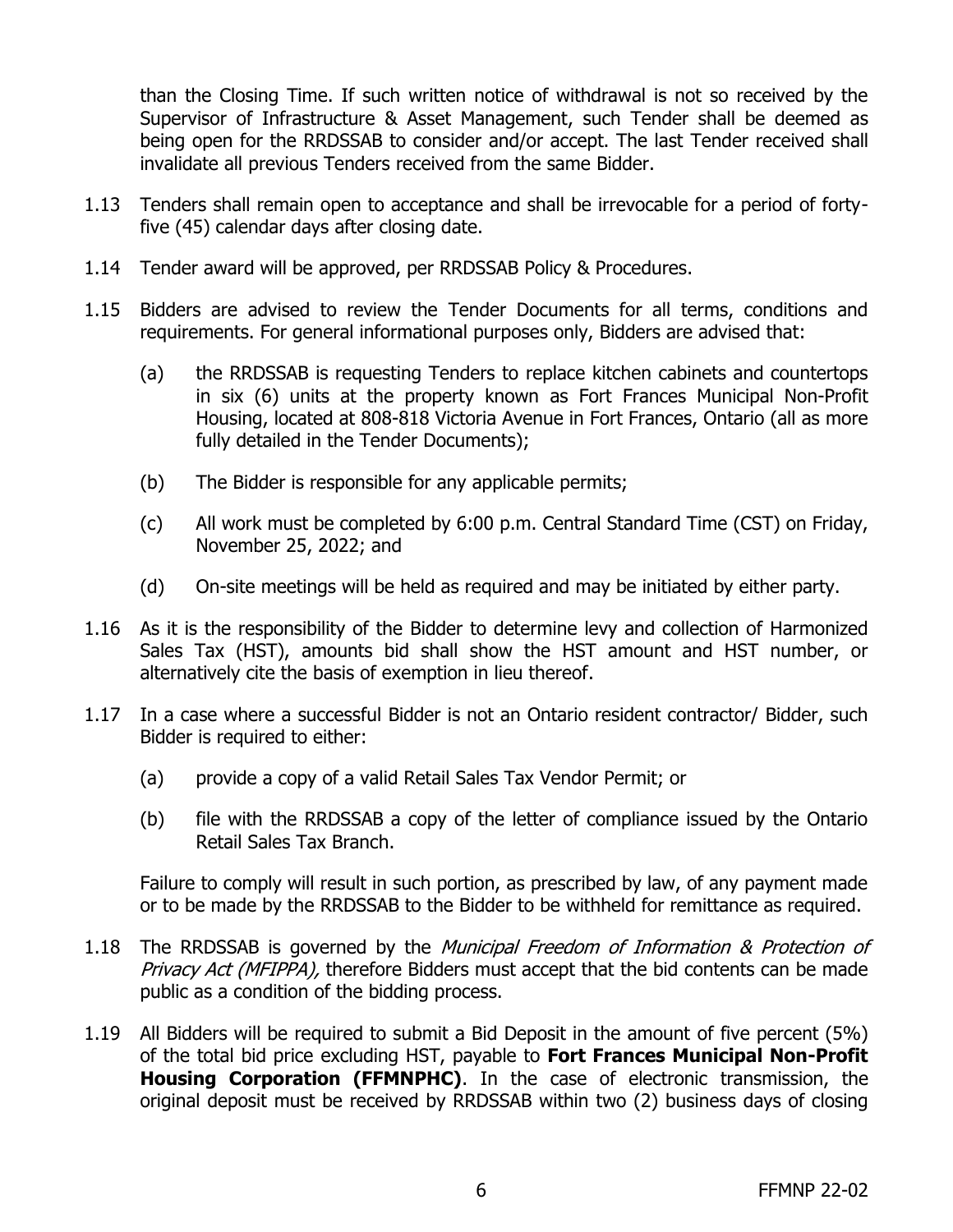time. Proof of the deposit, acceptable to the RRDSSAB, must be included in the electronic submission.

- 1.20 Deposits of unsuccessful Bidders will be returned no later than three (3) weeks following the Tender award. Except as otherwise provided for herein, the Deposit of the successful Bidder will be returned with the first progress payment.
- 1.21 Forthwith upon the RRDSSAB issuing the Letter of Intent to Award, notifying a Bidder that such Bidder has been awarded the Tender, such Bidder shall:
	- (a) be prepared to replace all kitchen cabinets and countertops at six (6) Fort Frances Municipal Non-Profit Housing units in Fort Frances, Ontario in accordance with the Tender Documents, as successfully tendered for; and
	- (b) deliver to the RRDSSAB:
		- (i) proof of current WSIB coverage/WSIB Clearance Certificate;
		- (ii) proof of current liability insurance coverage minimum \$2 million per occurrence;
		- (iii) the name of the person responsible for administering the contractor's health and safety program;
		- (iv) proof of appropriate staff training where required, i.e. Transportation of Dangerous Goods, OHSA, WHMIS, etc.
		- (v) proof of equipment certification where required, i.e. lifting devices, boom cranes, underwater diving, etc.;
		- (vi) copy of the contractor's health and safety policies and procedures;
		- (vii) particulars of any convictions or orders imposed under health and safety or environmental legislation; and
		- (viii) executed Agreement for performance of work (enclosed).

Some of the above documents may be provided annually and retained on file at the RRDSSAB. If you have recently submitted the current information, please check with the Supervisor of Infrastructure & Asset Management as to what additional information may be required.

If the Bidder fails to deliver to the RRDSSAB, the Agreement and the OH&S Agreement properly executed by the Bidder or to supply the specified insurance documents and health & safety policies, within five (5) business days of the date of acceptance of the Tender, or to the start of the project when directed:

(a) the RRDSSAB shall be entitled, without prejudice to any other right or remedy it may have, to deem the Bidder to have abandoned the Tender made by the Bidder, and the RRDSSAB shall be entitled to retain the Deposit as liquidated damages (and not as a penalty); and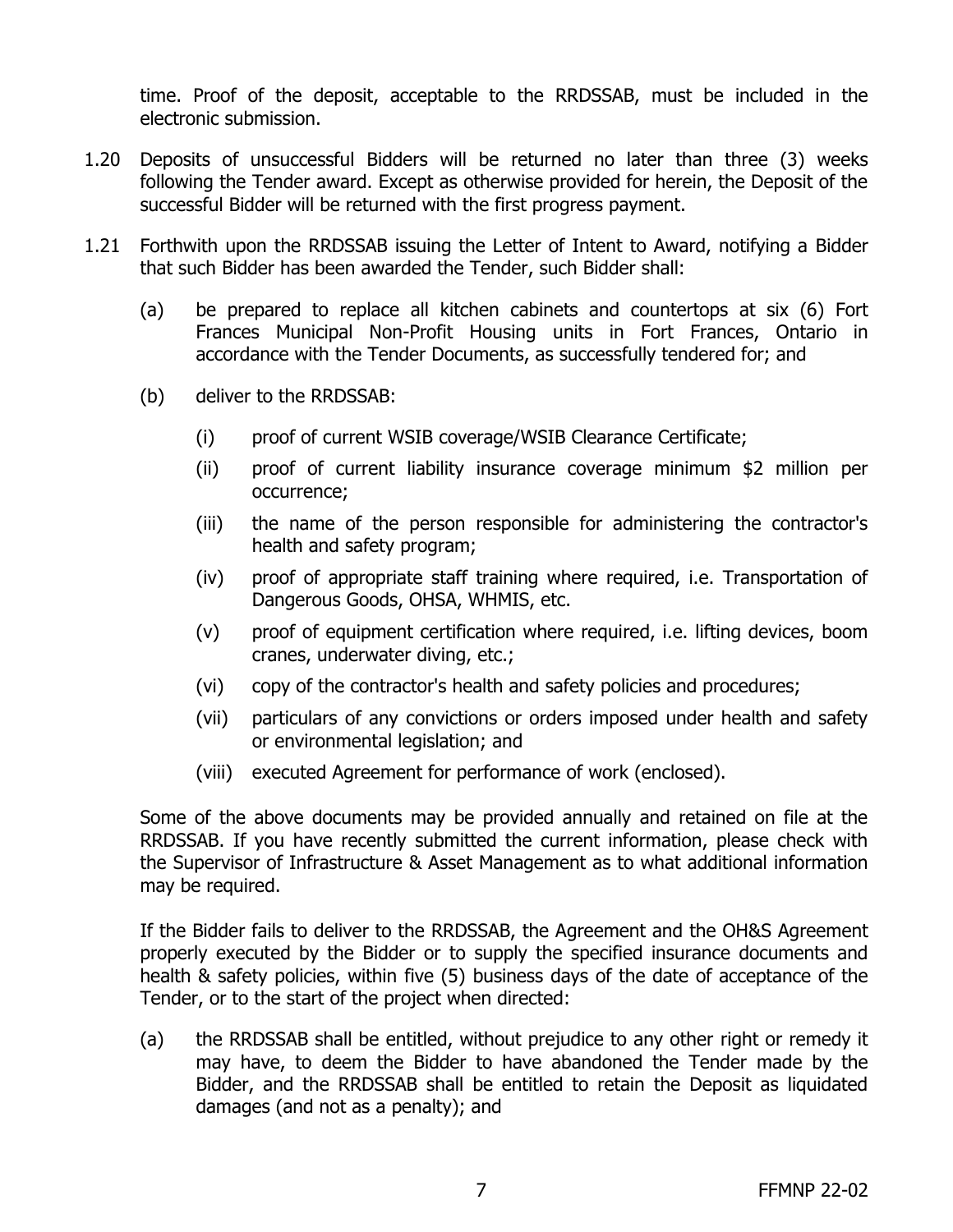- (b) the Bidder shall pay to the RRDSSAB the difference between, the Total Tender Price set out in its Tender and any other Tender which the RRDSSAB accepts (if such other Tender is for a larger amount) and, in addition thereto, any costs which the RRDSSAB may incur by reason of the RRDSSAB re-tendering, and, further, the Bidder shall fully indemnify and save harmless the RRDSSAB, its officers, employees, and agents from all loss, damage, liability, cost, charge and expense whatever which it, they or any of them may suffer, incur or be put to by reason of such default or failure of the Bidder.
- 1.22 The successful Bidder shall take out and keep in force, throughout and for the duration of such Bidder's obligations to and/or contract with the RRDSSAB, but in any event for no less time than for completion of the project including any and all remedial work, a comprehensive policy (herein sometimes referred to as the "Policy") of public liability and property damage insurance in the amount of not less than two million dollars (\$2,000,000.00) inclusive per occurrence.

Such Policy shall name the RRDSSAB as an additional insured thereunder and shall contain:

- (a) the insurer's waiver of any rights of subrogation or indemnity or any other claim to which the insurer might otherwise be entitled as against the RRDSSAB and any other corporation owned, operated, or controlled by or affiliated with the RRDSSAB, together with a severability of interest clause and a cross liability clause; and
- (b) an undertaking by the insurer not to cancel, change, lapse or refuse to renew the insurance therein granted without first giving the parties notice of its intentions in writing of at least sixty (60) days prior to the intended change, lapse, cancellation or termination.

A certified copy of the Policy or certificate thereof shall be deposited with the RRDSSAB, upon signing of the Agreement or as the RRDSSAB may direct.

1.23 In the Tender Documents, the singular, or masculine, or personal, pronouns herein shall be construed as meaning the plural, or feminine, or neuter, as the context requires.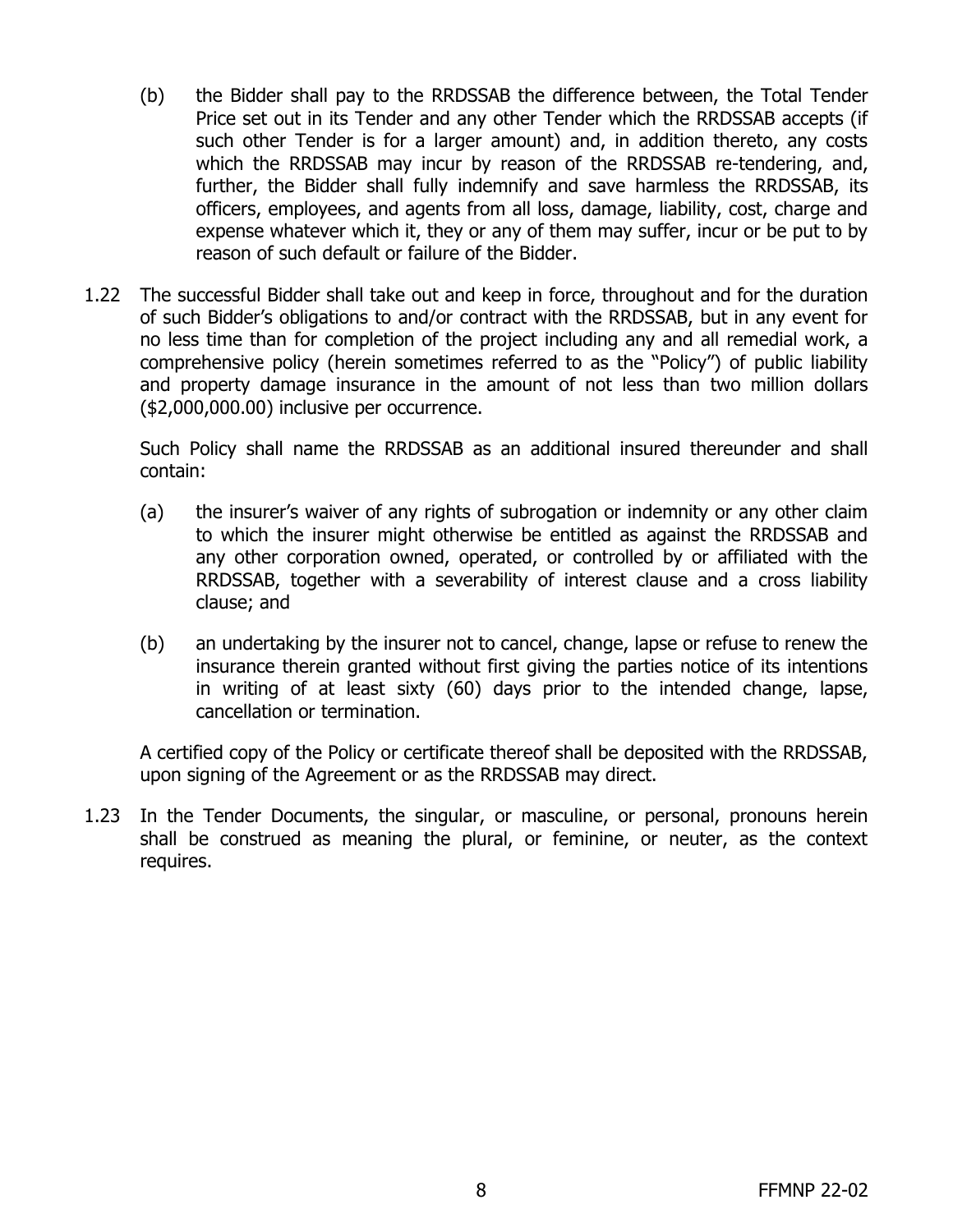# **SECTION 3 – CONTRACT REQUIREMENTS**

#### **Part 1 – General Requirements**

#### **Intent**

- 1.1.1 This section outlines the general requirements that shall be administered by the General Contractor. While the specification section establishes the requirements for each trade, the General Contractor shall directly supervise and administer all contract requirements to ensure the provision of materials, labour, equipment, services and incidentals necessary to complete the work on time and to the quality specified.
- 1.1.2 Provide all labour, material, equipment, services and incidentals as necessary to perform the work as described herein.

#### **Job Conditions**

- 1.2.1 Conduct the operation of this contract in a cooperative manner with the RRDSSAB and interfere as little as possible with the normal operation and function of the project;
- 1.2.2 Verify all conditions and measurements at the site, prior to submitting the quotation. Failure to do this will not relieve the contractor of responsibility nor permit charges for extras if preliminary examinations would have indicated adverse conditions.
- 1.2.3 Notify RRDSSAB of any obvious errors or omissions with respect to specifications prior to submission of quote.
- 1.2.4 Dwelling units may be occupied and work must be carried out in such a manner as to cause as little inconvenience as possible to the residents. Existing services to the residents and unobstructed access must be maintained for the residents.
- 1.2.5 Apply for, obtain, and pay for all licenses, permits and inspections required for the work. Copies of all permits are to be provided to the RRDSSAB prior to commencement of work.

#### **Work Schedule**

- 1.3.1 Carry out work in a continuous manner. If at any time one phase falls behind schedule, take necessary measures to expedite subsequent phases to maintain or improve on completion date.
- 1.3.2 Carry out work between the hours of 8:00 a.m. and 6:00 p.m., local time, Monday through Friday only, except statutory holidays.
- 1.3.3 Give RRDSSAB at least five (5) working days' notice to RRDSSAB prior to commencing work.
- 1.3.4 Complete all work by **6:00 p.m. CST** on **Friday, November 25, 2022.**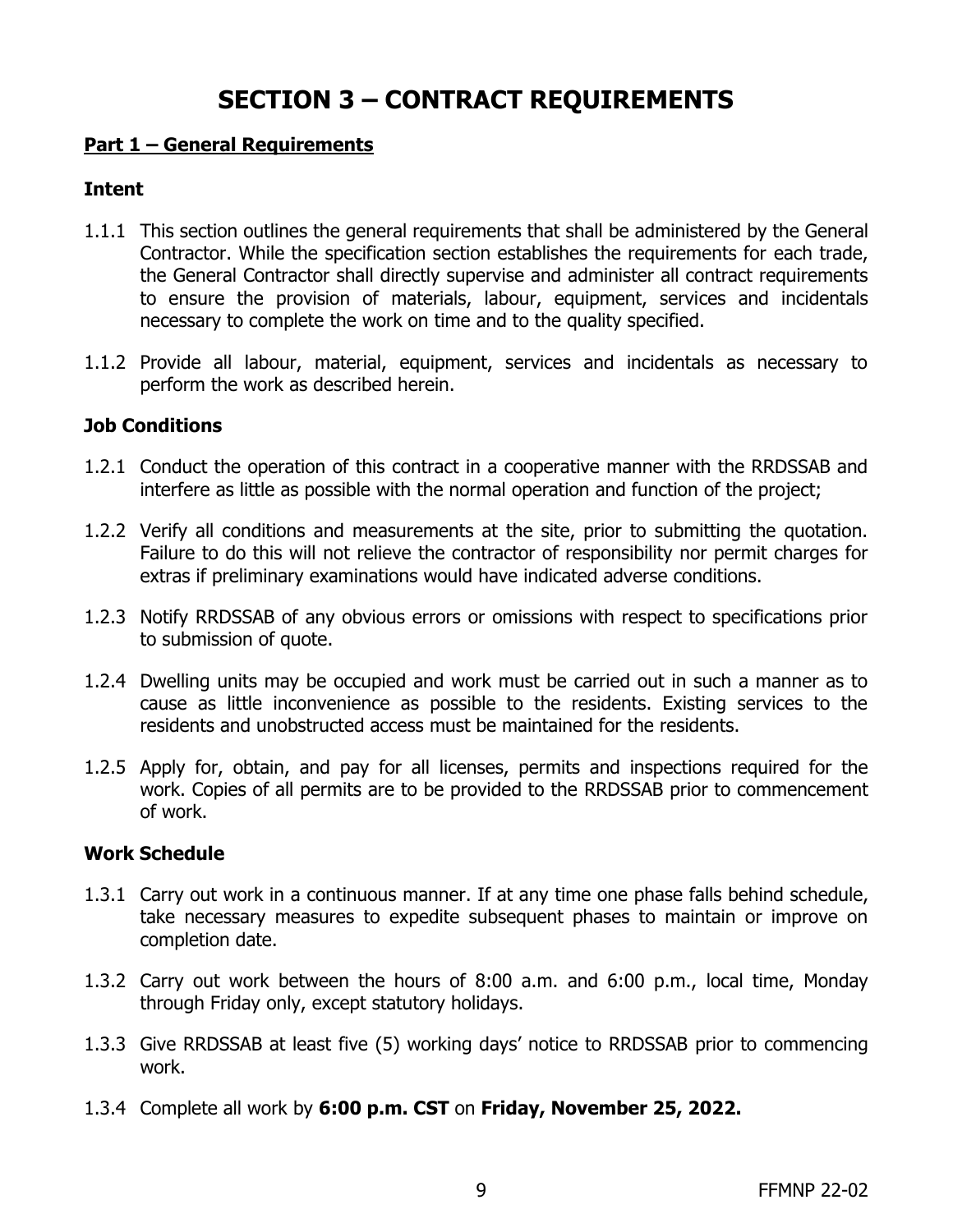### **Temporary Services**

- 1.4.1 Power: 110 volts electrical, located outside each building, for operation of power tools.
- 1.4.2 Provide suitable coverings for materials that are to remain dry.
- 1.4.3 Deliver, store and maintain packaged materials and equipment with manufacturer's seals and labels intact.
- 1.4.4 Prevent damage and soiling of material and equipment during delivery, handling and storage. Immediately remove rejected materials and equipment from site.
- 1.4.5 Store and maintain materials and equipment in accordance with manufacturer's and supplier's instructions.
- 1.4.6 Do not load or permit to be loaded, any part of the work with a weight or force that will endanger the work or work site.

#### **Work Within Suites**

- 1.5.1 Work in this contract is to be carried out at fully occupied units. Ensure safe movement of occupants at all times.
- 1.5.2 Be responsible for moving tenants' furnishings as required to access the work area. At the completion of all work, replace all items to their original location as directed by the Tenant.
- 1.5.3 Be responsible for covering, screening, and protecting tenants' belongings while work is being carried out.

#### **Fire Safety Requirements**

- 1.6.1 Take all necessary precautions to prevent the possibility of fire including the use of fire resistant sheets to protect adjoining areas, when welding, brazing, grinding, and performing any operations with an open flame, combustible adhesives, or inflammable solvents.
- 1.6.2 Keep suitable portable fire extinguisher within 3 metres of the operation at all times when soldering, welding, brazing, grinding, and performing operations with an open flame, combustible adhesives, or inflammable solvents.
- 1.6.3 Ensure all rags and waste containing oil, grease, or other inflammable materials are stored in an approved metal container and removed from the site at the end of each working day.
- 1.6.4 Maintain fire fighters' access.

#### **Contractors' Use of Site**

1.7.1 Limited to areas for work and storage as directed by RRDSSAB.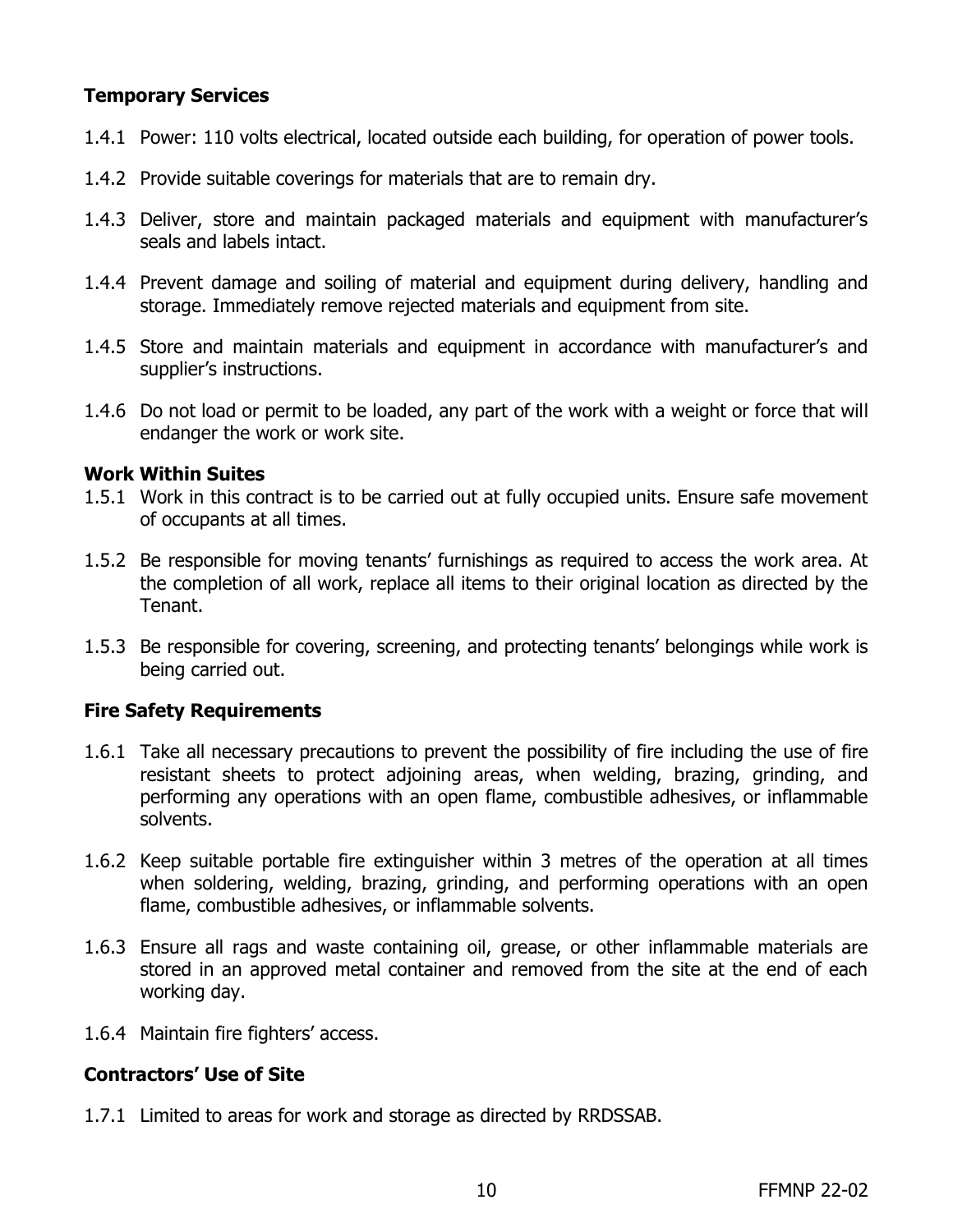- 1.7.2 Do not unreasonably encumber site with materials or equipment.
- 1.7.3 Do not obstruct entrances, stairs or fire exits.
- 1.7.4 Obtain permission for use of existing sanitary facilities from RRDSSAB and keep such facilities clean and sanitary at all times.
- 1.7.5 Make good damage to paving, grass, walkways, curbs, trees, planting beds, etc., caused due to the work of this contract.

#### **Cutting, Fitting and Patching**

- 1.8.1 Inspect existing conditions including elements subject to damage or movement during cutting and patching.
- 1.8.2 Where work connects with existing and where existing work is altered, cut, patch and make good to match existing.

#### **Layout of Work**

- 1.9.1 Contractor is responsible for layout of all parts of the work.
- 1.9.2 Errors resulting from failure to verify the proper lay out of any element of the installation shall be rectified without additional cost to RRDSSAB or FFMNPHC.

#### **Standards**

- 1.10.1 Be familiar with and comply with or exceed the requirements of applicable CGA, CGSB, CSA, ULC or ASTM standards.
- 1.10.2 Perform work in accordance with 2012 Building Code (Ontario Regulation 332/12) including all amendments up to tender closing date, and other codes of provincial or local application.
- 1.10.3 Failure to comply may result in rejection of the work and the need to replace or repair at no additional cost to RRDSSAB.
- 1.10.4 In case of conflict or discrepancy, the more stringent requirements shall apply.
- 1.10.5 Install all materials in accordance with manufacturers' recommendations.

#### **Existing Conditions**

1.11.1 If the RRDSSAB or Contractor discovers conditions at the place of Work that are subsurface or otherwise concealed physical conditions which existed before the commencement of the Work, which differ materially from those indicated in the Tender Documents, then the observing party shall notify the other party in writing no later than five (5) working days after first observance of the conditions.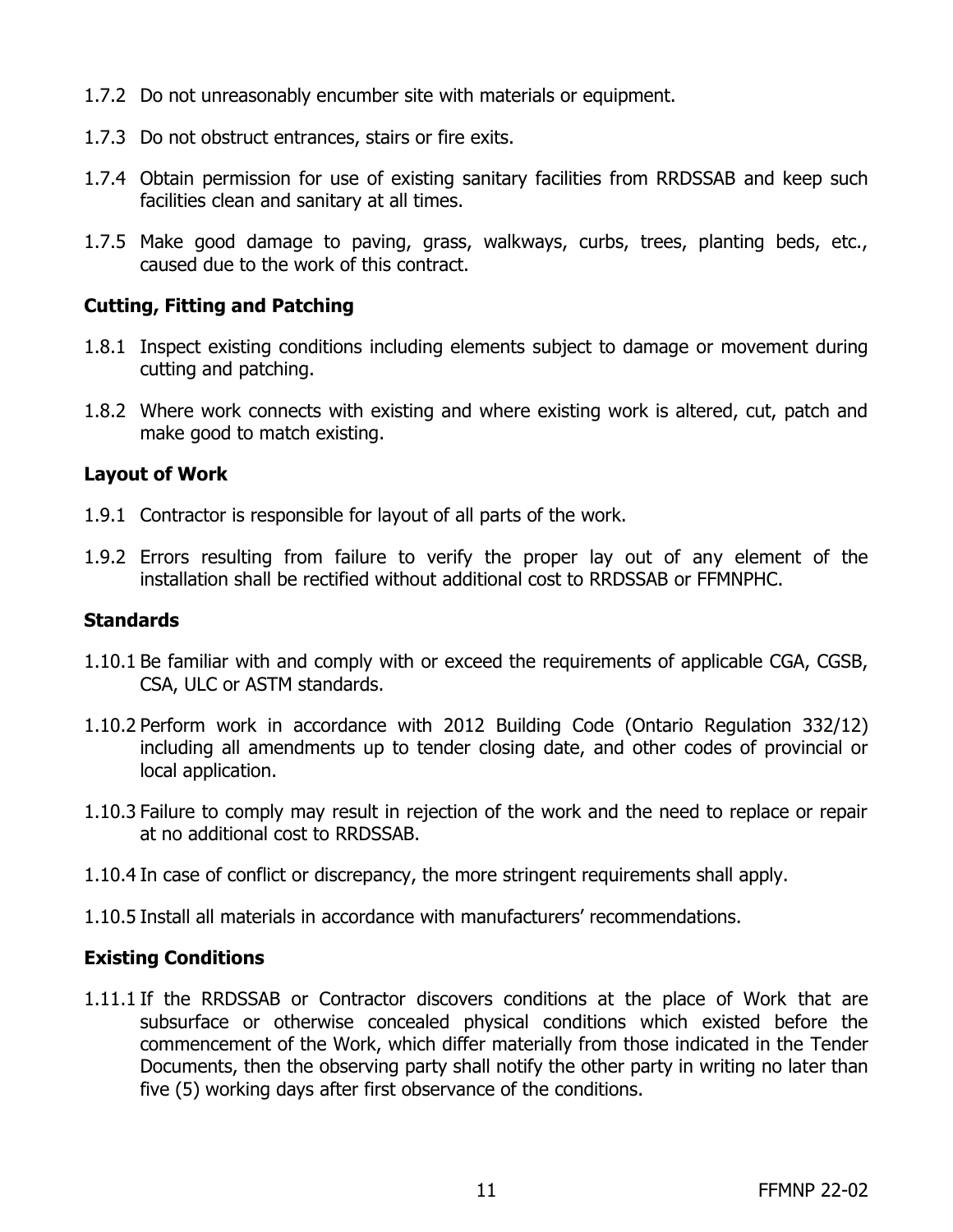- 1.11.2 The RRDSSAB will promptly investigate such conditions and make a finding. If the finding is that the conditions differ materially and this would cause an increase or decrease in the Contractor's cost or time to perform the Work, appropriate instructions for a change in the Work shall be issued by the RRDSSAB.
- 1.11.3 If the RRDSSAB finds that the conditions at the place of Work are not materially different, could reasonably have been inferred from the pre-bid meeting at the place of Work, or that no change in the Contract Price or duration is justified, these reasons shall be reported in writing to the Contractor.

#### **Changes in Work**

- 1.12.1 The RRDSSAB, without invalidating the Contract, may make changes by altering, adding to, or deducting from the Work, with the Contract Price and the completion date being adjusted accordingly.
- 1.12.2 No additional Work shall be done or other changes to the Contract made without receiving prior written authority from the RRDSSAB.
- 1.12.3 In the case of a reduction in Scope of Work, the RRDSSAB shall determine the method of valuation of any change in the Work by any one or more of the following methods:
	- (a) by estimate and acceptance of a lump sum;
	- (b) by unit prices; and/or
	- (c) by cost and percentage or by cost and a fixed fee.
- 1.12.4 In cases of an addition to the Work to be paid for, the RRDSSAB shall certify the amount of the net cost of labour and materials, as determined by invoices and timesheets provided.

#### **Inspections**

- 1.13.1 Code compliance and other mandatory inspections shall be carried out by the designated inspector. Contractor is responsible for contacting the inspector for all inspections.
- 1.13.2 Inspections to ensure compliance with plans and specifications shall be carried out by an inspector designated by the RRDSSAB.

#### **Occupational Health and Safety**

- 1.14.1 It is the Contractor's responsibility to provide the proper notification to the Ministry of Labour prior to the commencement of work.
- 1.14.2 Comply with all aspects of the Occupational Health and Safety Act and regulations thereunder.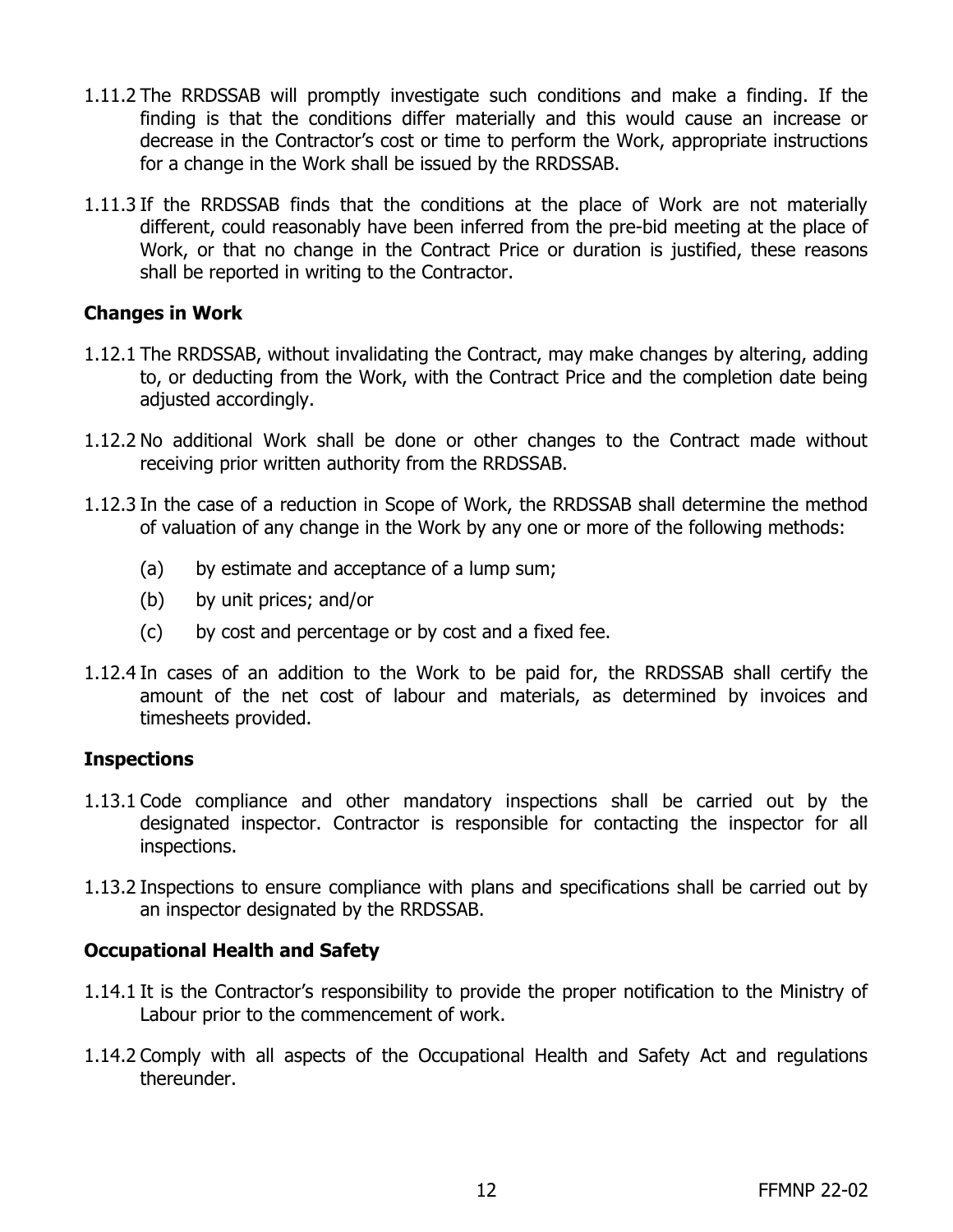- 1.14.3 The Contractor will assume responsibility for any and all breaches of health and safety requirements including the cost of legal defense on a solicitor and own client basis should the RRDSSAB or any of its employees be charged with violating said Act or Regulations. In the event that the RRDSSAB and/or any employee thereof are convicted and fined for any such offence as having been a deemed employer or otherwise vicariously or definitively liable, the contractor will forthwith pay any such fine on behalf of such defendant.
- 1.14.4 Maintain on site a list of all hazardous materials proposed for use on site together with current Safety Data Sheets (SDS).
- 1.14.5 Label all hazardous materials according to WHMIS requirements.
- 1.14.6 Use experienced workers, fully instructed and trained in accordance with the requirements of WHMIS and other applicable regulations.

#### **Coordination**

- 1.15.1 Examine requirements of materials, labour and equipment standards for the work of this contract.
- 1.15.2 Ensure where the work of one trade is to be built-in, or is to be incorporated into, or is dependent on the work of another trade, that material, labour and equipment is provided so as to avoid work delays.
- 1.15.3 Ensure that installations, individually and collectively, comply fully with all contract requirements.

#### **Salvage**

1.16.1 Salvageable material shall remain the property of RRDSSAB unless stated otherwise.

#### **Cleaning**

- 1.17.1 When the work is Substantially Performed, remove surplus products, tools, construction machinery and equipment not required for performance of remaining work.
- 1.17.2 Maintain a clean site and building. Remove waste materials from site daily.
- 1.17.3 Leave work broom clean.
- 1.17.4 Remove stains, spots, marks and dirt from surfaces.

#### **Warranty**

- 1.18.1 Provide a signed certificate warranting that factory cabinetwork will retain performance standards for a period of one (1) year after the date of final acceptance.
- 1.18.2 Promptly make good defects and deficiencies, which become apparent within warranty period including any areas damaged by this work to the satisfaction of the RRDSSAB.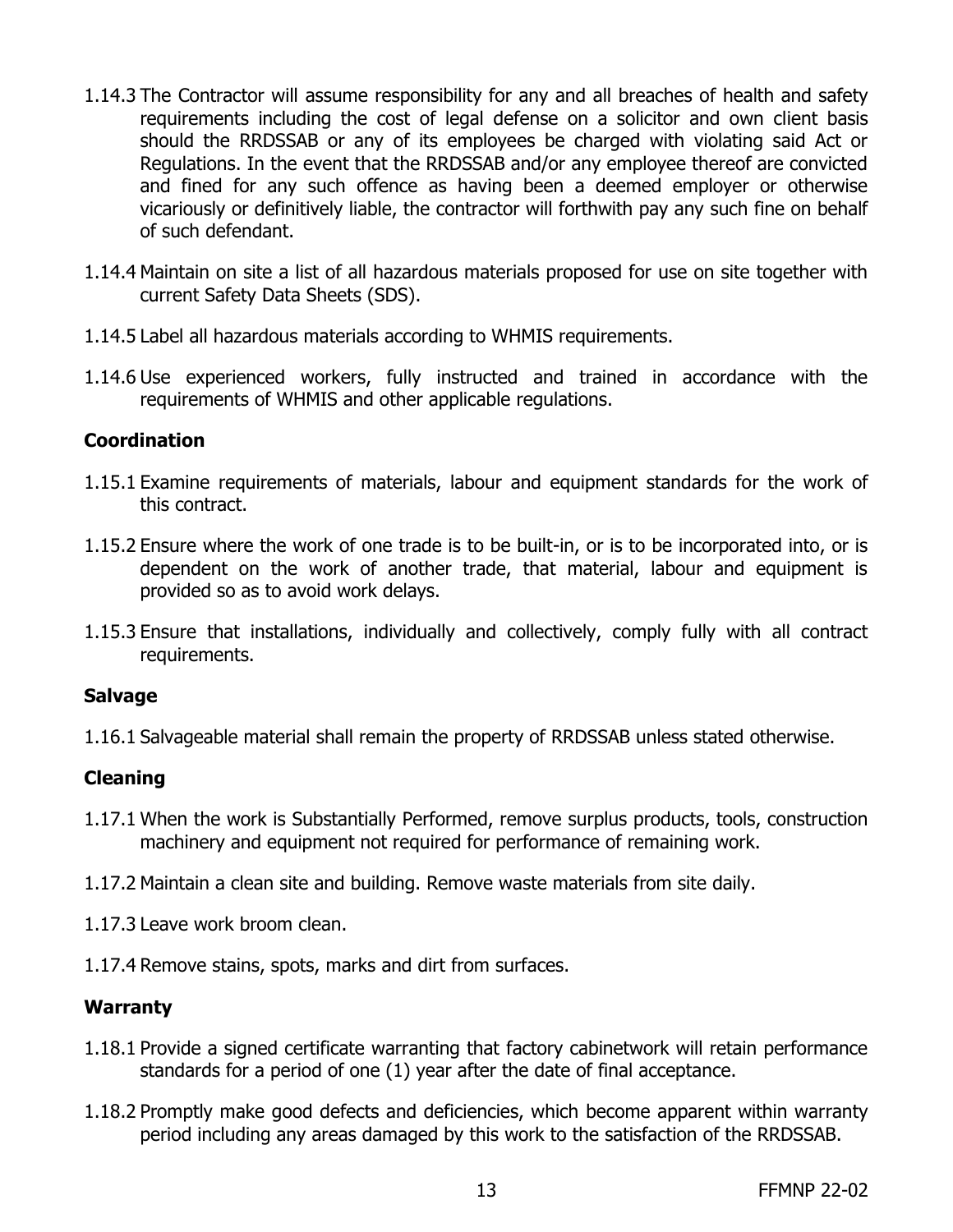#### **Part 2 – Scope of Work**

- 2.1.1 The work under this contract applies to six (6) units of the properties known as Fort Frances Municipal Non-Profit Housing, located at 808-818 Victoria Avenue in Fort Frances.
- 2.1.2 The requirements are to provide all materials, labour, equipment, services and incidentals to:
	- (a) Remove and dispose of existing cabinets, and countertops;
	- (b) Clean and prepare existing surfaces to receive new upper and lower cabinets and countertops;
	- (c) Install new cabinets and countertops; and
	- (d) Dispose of waste materials from the site as directed by RRDSSAB and clean up the work site.

#### **Part 3 – Products**

- 3.1.1 Countertops: Flow formed plastic laminate countertop complete with backsplash and rolled drip edge, colour to be approved by RRDSSAB.
- 3.1.2 Cabinets: Builders grade with plywood or MDF core. Wood veneer doors and drawer fronts with flat insert panel, ¾" thick. Ends, facings, shelves to be min. 5/8" thick. All exposed edges to be finished with solid edge banding, continuously glued. Closers and filler strips to match doors.
- 3.1.3 Moulding: Small profile crown mould, to match cabinets.
- 3.1.4 Kick plates: Min. 5/8" thick, to match cabinets.
- 3.1.5 Hardware: Style and colour to be approved by RRDSSAB. Provide an extra ten (10) door hinges and ten (10) door handles to be left with the Owner for repair or replacement parts.
- 3.1.6 Caulking: Kitchen & bath silicone; colour to match countertop or backsplash.
- 3.1.7 Adhesive: Contact adhesive to manufacturer's instructions

#### **Part 4 – Execution**

#### **Preliminary Work**

- 4.1.1 Verify all measurements and conditions prior to ordering materials to ensure no anomalies exist on site.
- 4.1.2 Protect surfaces to prevent damage to adjacent areas.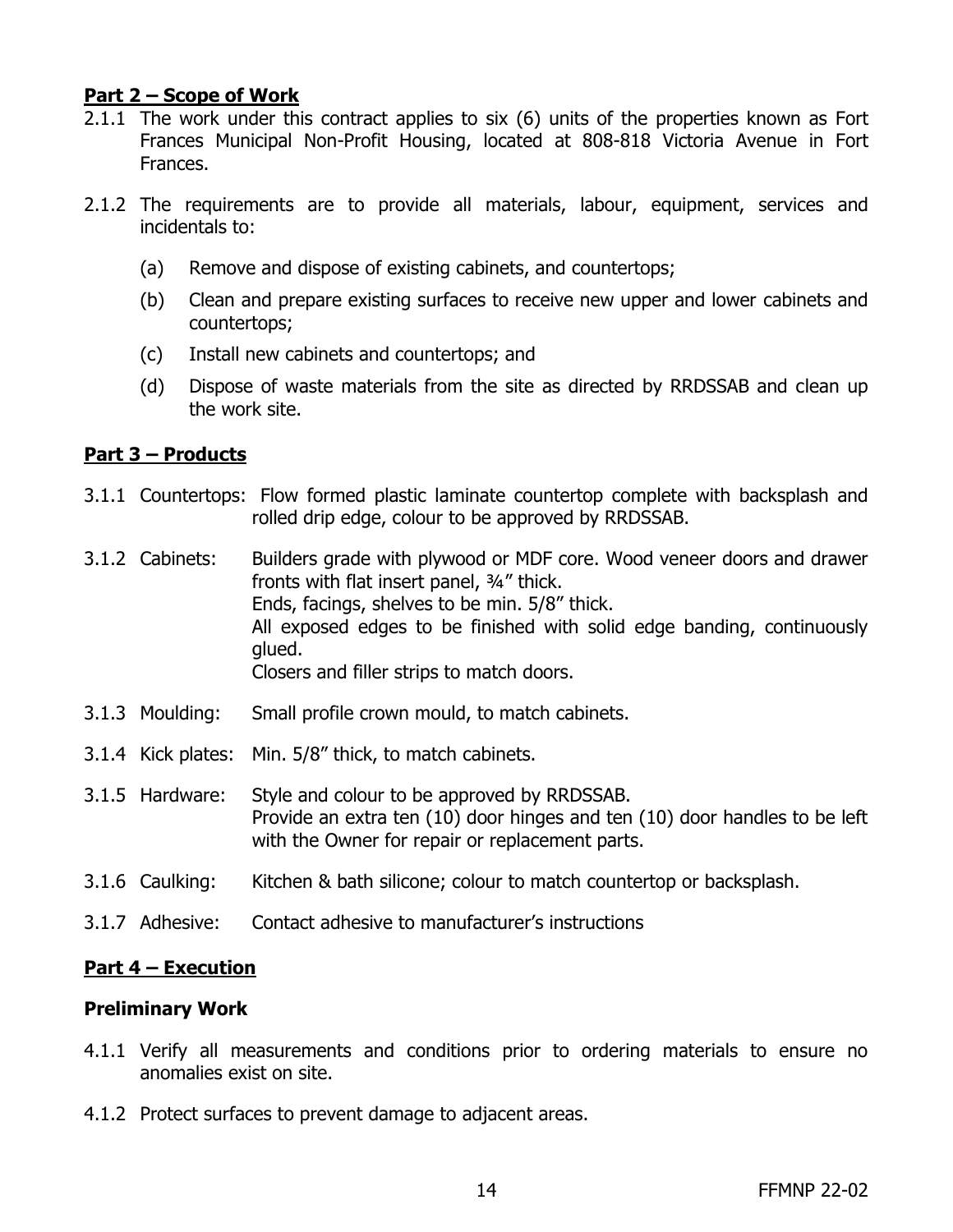- 4.1.3 Remove and dispose of existing kitchen cabinets and countertops from wall and floor in a systematic manner to accommodate remedial reconstruction.
- 4.1.4 Where applicable, remove and dispose of countertop attached to living room wall on back-side of kitchen cabinets.
- 4.1.5 Carefully remove existing range hoods, sinks and kitchen faucets. Store and protect until reinstalled.
- 4.1.6 Disconnect, cap, and seal electrical, sewage, and water lines in accordance with the requirements of the authorities having jurisdiction; employ tradesmen licensed to carry out this work.

#### **Preparation**

- 4.2.1 Clean and repair walls, floor and ceiling as required to match existing.
- 4.2.2 Patch and paint all wall areas where cupboards to be installed, floor and ceiling where existing cabinets have been removed and where new cabinets and backsplash do not cover.
- 4.2.3 Provide any additional supports or heavy-duty attachments as required to secure, anchor new cabinets in place.

#### **Installation**

- 4.3.1 Install new cabinets, to match existing setup as closely as possible. Set and secure work in place, level, plumb and straight.
- 4.3.2 Install new countertops and secure to cabinets, ensuring level surface.
- 4.3.3 Scribe and cut as required to fit properly into recesses and to accommodate imperfections in wall, piping, columns, fixtures, outlets or other projecting, intersecting or penetrating objects.
- 4.3.4 Apply a continuous bead of sealant at all junctions of counters and back splashes to walls.

#### **Finishing**

- 4.4.1 Reinstall range hoods, sinks and faucets.
- 4.4.2 Fit and adjust operating hardware on cabinet doors, drawers and shelves in accordance with manufacturer's instructions.
- 4.4.3 Make good any damage to adjacent surfaces caused by the execution of this contract, including, but not limited to, drywall repairs, painting and tile replacement.
- 4.4.4 Remove excess materials, debris, tools and equipment from the premises.
- 4.4.5 Leave site in a clean condition.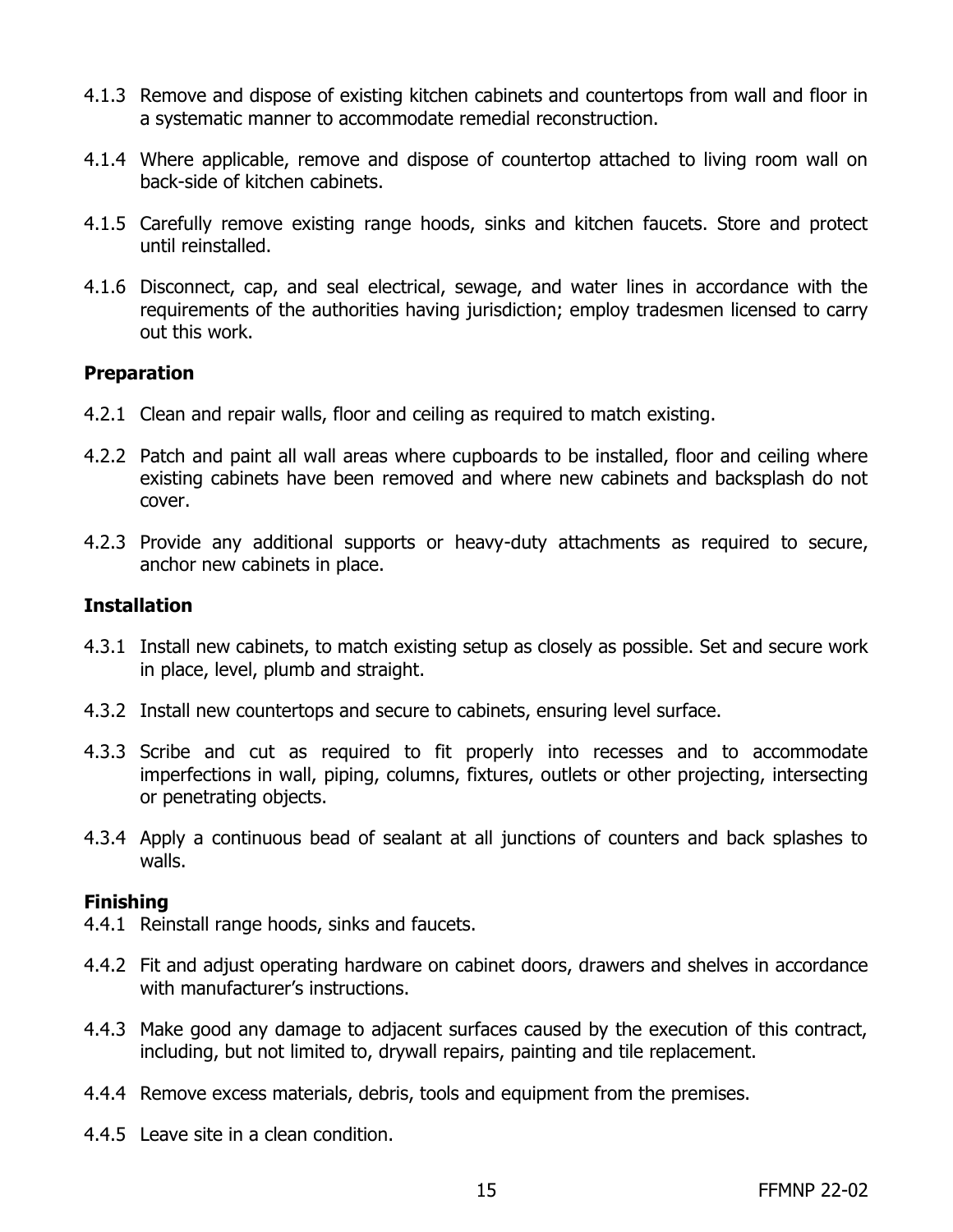**Questions and requests for further information available upon request by contacting Project Coordinator, Dana Kaliska at (807) 274-5349 ext. 223 or by email at [dana.kaliska@rrdssab.on.ca.](mailto:dana.kaliska@rrdssab.on.ca)**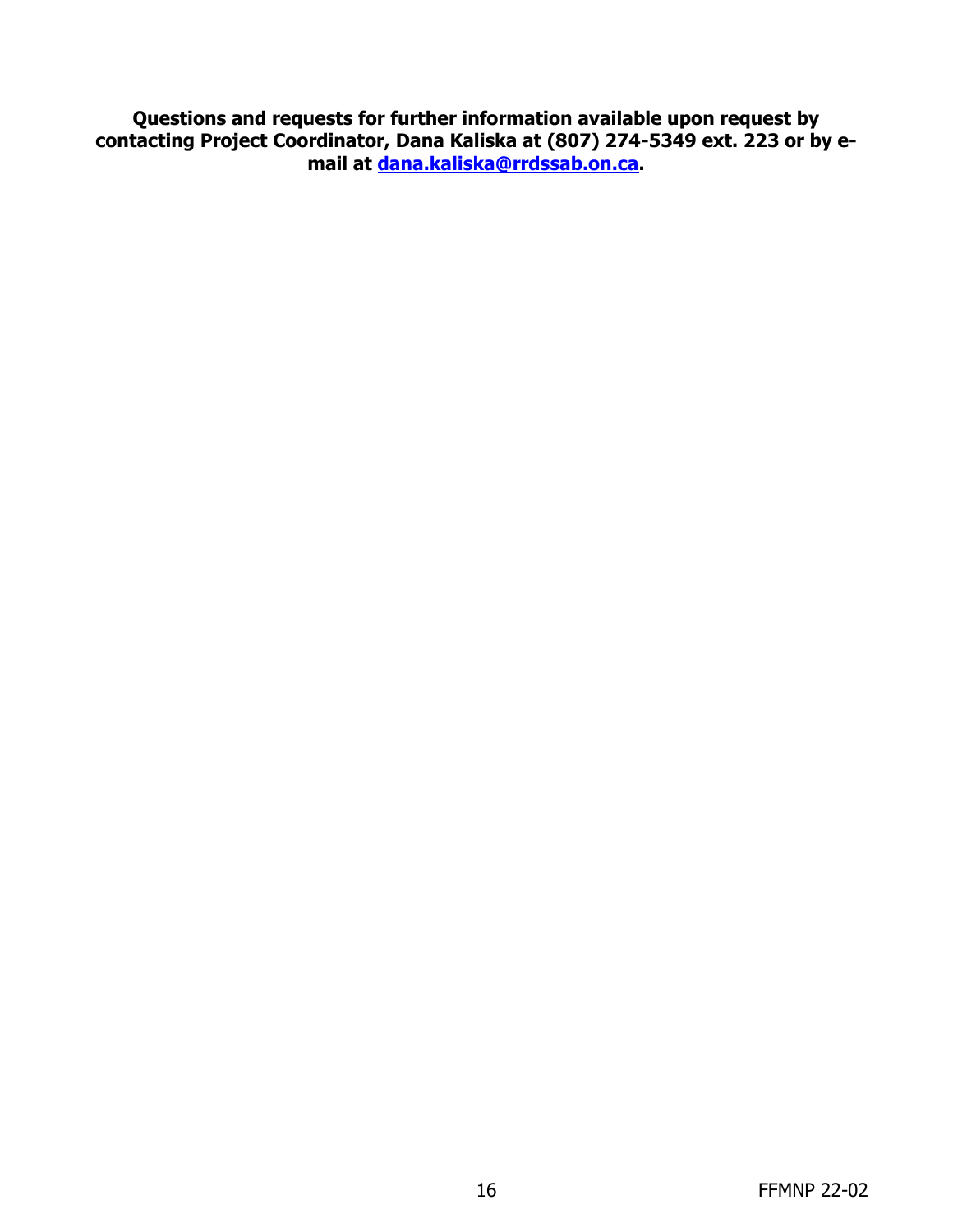## **SCHEDULE 1 – TENDER FORMS**

### **(Forms to be submitted by the Bidder)**

### **Tender No: FFMNP 22-02**

#### **"Kitchen Cupboard and Counter Replacement – Six (6) Units in Fort Frances"**

The following Tender is hereby submitted to

THE RAINY RIVER DISTRICT SOCIAL SERVICES ADMINISTRATION BOARD ("RRDSSAB")

- 1. This Tender is submitted by (hereinafter sometimes referred to as the "Bidder").
- 2. In the Tender Documents "Work" means the total provision of all labour, materials, plant equipment, services, and otherwise, necessary for the proper execution and completion, in accordance with the Tender Documents, of the supply and delivery to and for the benefit and satisfaction of the RRDSSAB, of:
	- (a) the full and complete replacement of all kitchen cabinets and counters at six (6) units in Fort Frances, Ontario, if the RRDSSAB awards the Tender for the full and complete cabinet and counter replacement at six (6) units in Fort Frances, Ontario to the Bidder.
- 3. The Bidder acknowledges and agrees that:
	- (a) all dimensions indicated in Tender Documents are approximate. Contractor to verify sizes and quantities on site prior to ordering materials;
	- (b) the items and quantities set out in, the Specifications (which shall be deemed to be attached to and form part of these Tender Forms) or elsewhere in the Tender Documents, are not to be and shall not be taken as a guarantee of actual quantities required;
	- (c) the RRDSSAB reserves the right to increase, decrease or delete quantities of any or all items set out in, the Specifications below or elsewhere in the Tender Documents, and no claim resulting from any increase, decrease or deletion in items and/or quantities will be considered;
	- (d) the Total Unit Price(s) given or set out by the Bidder in this Tender: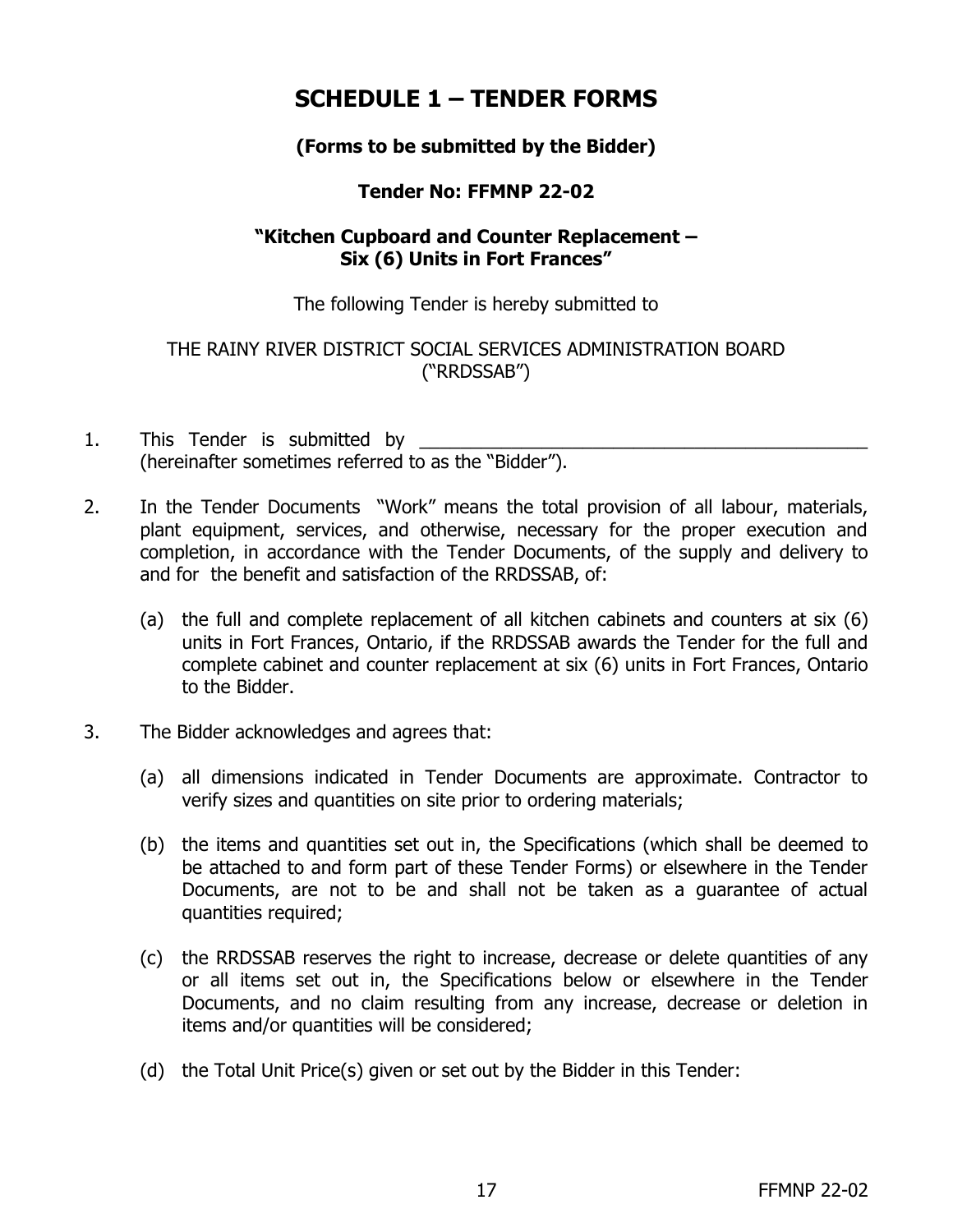- (i) shall and does include all costs, expenses, and charges whatsoever for the performance and completion of the Work by the Bidder, including, without limitation, for all labour, materials, plant, equipment, services, duties, taxes, patent royalties, insurance, transportation, and otherwise; and
- (ii) shall apply for the purpose of progress payments and shall apply throughout the time period or part thereof for which the Bidder may be awarded a Tender except that any increase or decrease in taxes such as HST after the date of the awarding of the Tender shall increase or decrease the Total Unit Price accordingly by the amount of such increase or decrease in tax.
- 4. The undersigned Bidder:
	- (a) confirms that the Bidder has examined the Tender Documents and ascertained all necessary particulars of and with regard to the Work to the Bidder's satisfaction;
	- (b) submits the following Tender and agrees, if such Tender is accepted, to:
		- (i) enter into the Agreement and the OH&S Agreement and provide same to the RRDSSAB duly executed; and
		- (ii) perform and complete the Work for the respective Total Unit Price(s) and Total Prices quoted by the Bidder herein except as may be increased or decreased by increase or decrease in taxes (such as HST) as set out in paragraph 3 hereof.
- 5. The forms below allow for a Tender for the Work relating to the **full and complete kitchen cupboard and counter replacement at six (6) units in Fort Frances, Ontario.**
- 6. The Bidder encloses herewith the Deposit.
- 7. The undersigned acknowledges receipt of the following addenda:

No. Date Received

 $\frac{1}{2}$  ,  $\frac{1}{2}$  ,  $\frac{1}{2}$  ,  $\frac{1}{2}$  ,  $\frac{1}{2}$  ,  $\frac{1}{2}$  ,  $\frac{1}{2}$  ,  $\frac{1}{2}$  ,  $\frac{1}{2}$  ,  $\frac{1}{2}$  ,  $\frac{1}{2}$  ,  $\frac{1}{2}$  ,  $\frac{1}{2}$  ,  $\frac{1}{2}$  ,  $\frac{1}{2}$  ,  $\frac{1}{2}$  ,  $\frac{1}{2}$  ,  $\frac{1}{2}$  ,  $\frac{1$  $\frac{1}{2}$  ,  $\frac{1}{2}$  ,  $\frac{1}{2}$  ,  $\frac{1}{2}$  ,  $\frac{1}{2}$  ,  $\frac{1}{2}$  ,  $\frac{1}{2}$  ,  $\frac{1}{2}$  ,  $\frac{1}{2}$  ,  $\frac{1}{2}$  ,  $\frac{1}{2}$  ,  $\frac{1}{2}$  ,  $\frac{1}{2}$  ,  $\frac{1}{2}$  ,  $\frac{1}{2}$  ,  $\frac{1}{2}$  ,  $\frac{1}{2}$  ,  $\frac{1}{2}$  ,  $\frac{1$ 

8. The Bidder shall, forthwith upon request of the RRDSSAB, provide a "Statement of Good Standing" and/or clearance certificate and/or such other evidence of compliance (with regard to workers' compensation insurance, including payments due thereunder) satisfactory to the RRDSSAB, from the WSIB of Ontario.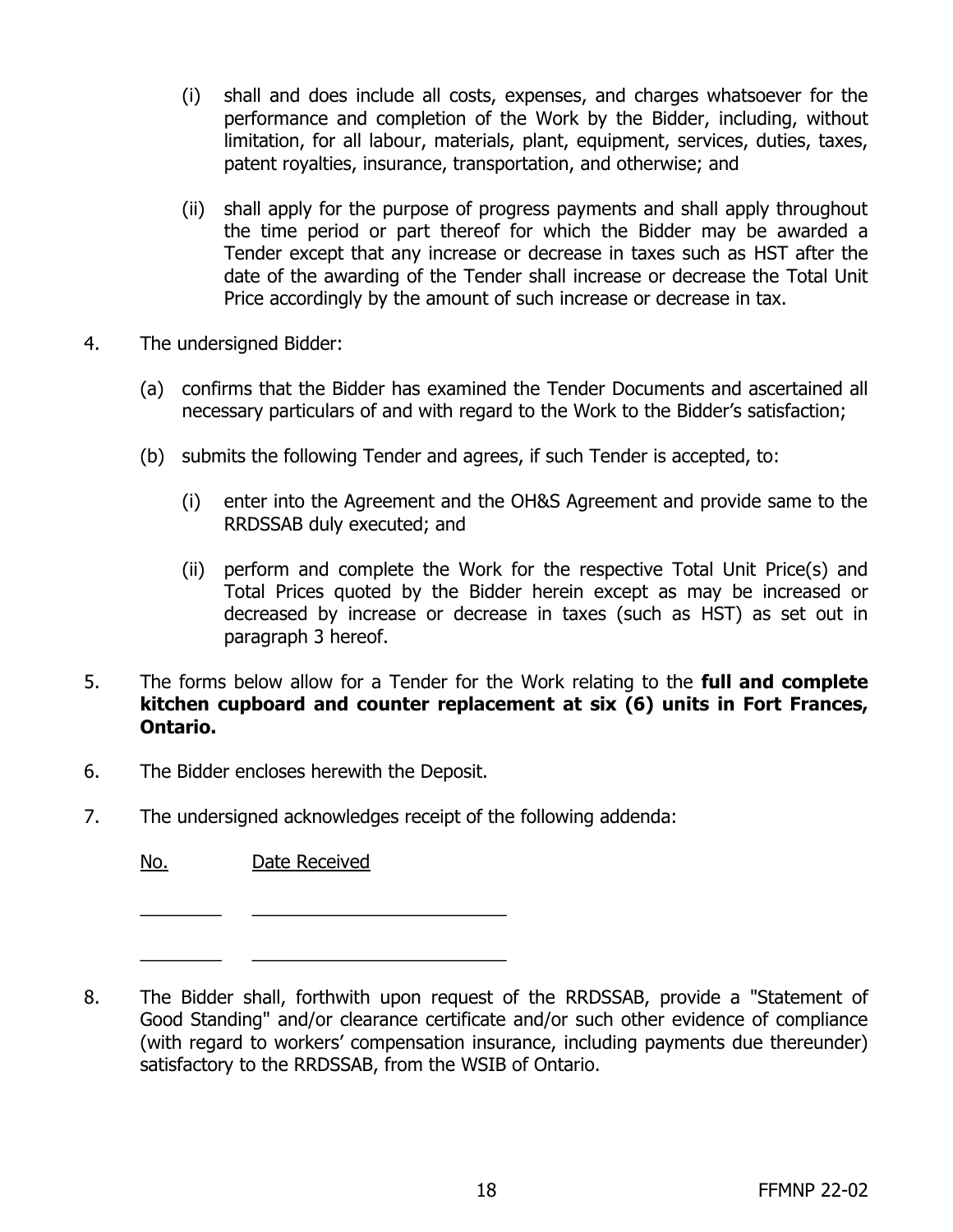|                                                                                                                              | <b>SIGNATURE OF BIDDER:</b>                                                                                                                                |               |
|------------------------------------------------------------------------------------------------------------------------------|------------------------------------------------------------------------------------------------------------------------------------------------------------|---------------|
| Witness to signature of Bidder                                                                                               | If a corporation, the person signing has<br>authority to bind such corporation                                                                             |               |
| Print name of Witness:                                                                                                       | PRINT NAME AND TITLE OF<br>SIGNING:                                                                                                                        | <b>PERSON</b> |
|                                                                                                                              | the control of the control of the control of the control of the control of the control of<br>IF A CORPORATION, PRINT PROPER NAME OF<br><b>CORPORATION:</b> |               |
| <b>Address of Witness:</b>                                                                                                   | <b>Address of Bidder:</b>                                                                                                                                  |               |
| the control of the control of the control of the control of the control of the control of<br><b>Phone Number of Witness:</b> | Phone Number of Bidder:                                                                                                                                    |               |
|                                                                                                                              |                                                                                                                                                            |               |
|                                                                                                                              | Cell Number:                                                                                                                                               |               |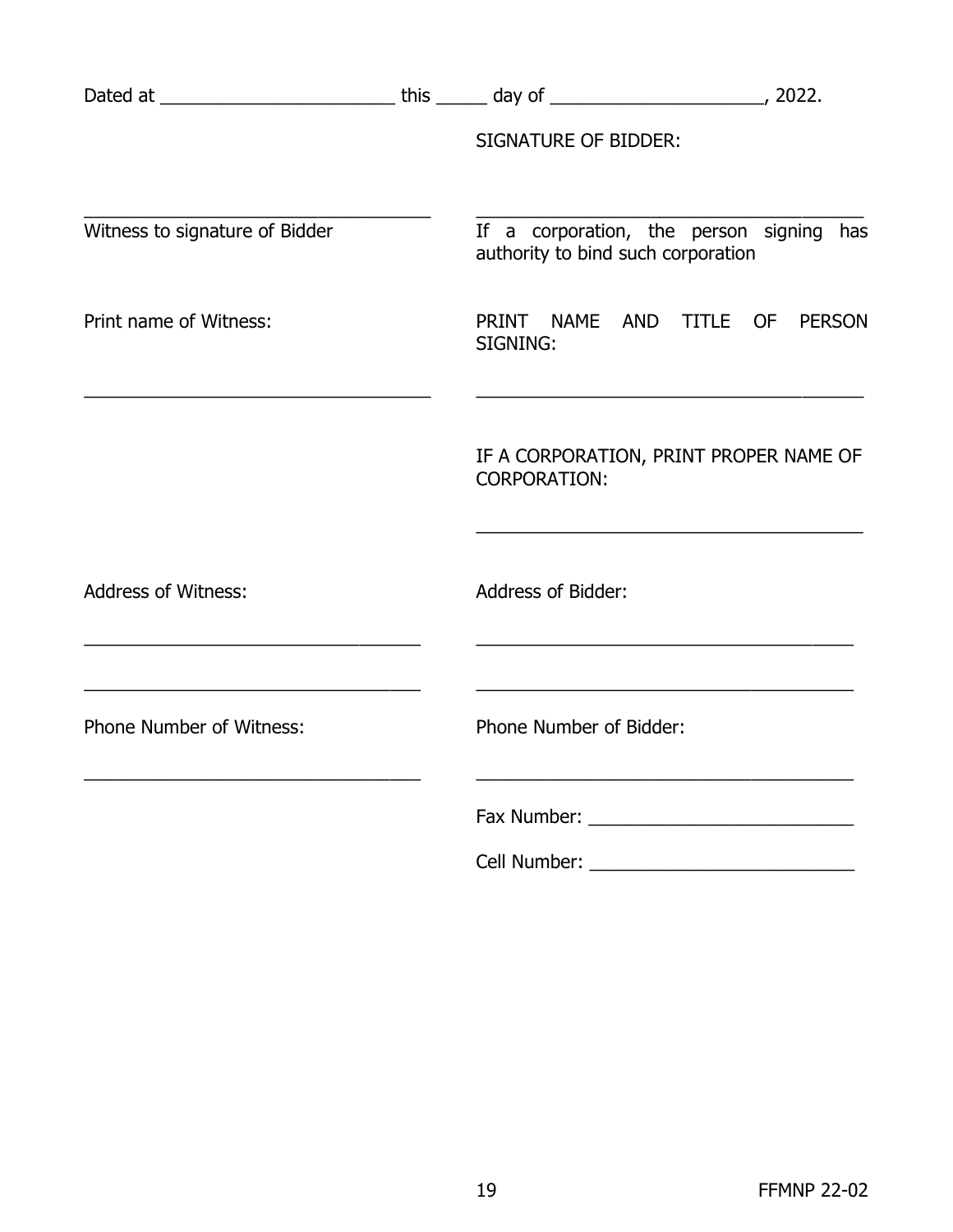#### **BID FORM - Condensed**

| Tender:<br><b>FFMNP 22-02</b>                             | Project Name: Kitchen Cupboard<br>& Counter Replacement | <b>Closing Date:</b><br>Tuesday, July 13, 2022     | <b>Time:</b> 1:30 p.m. CDT |
|-----------------------------------------------------------|---------------------------------------------------------|----------------------------------------------------|----------------------------|
|                                                           | <b>Address:</b> Six (6) Units, Fort                     |                                                    |                            |
|                                                           | Frances, ON                                             |                                                    |                            |
| <b>Submitted to:</b>                                      |                                                         | To supply all labour, materials and equipment      |                            |
| Rainy River District Social Services Administration Board |                                                         | necessary for the description, per the Request for |                            |
| 450 Scott Street                                          |                                                         | Tender, all Appendices, Drawings & Specifications. |                            |
| Fort Frances, ON P9A 1H2                                  |                                                         |                                                    |                            |

| Address: Analysis and the state of the state of the state of the state of the state of the state of the state of the state of the state of the state of the state of the state of the state of the state of the state of the s |             |             |  |
|--------------------------------------------------------------------------------------------------------------------------------------------------------------------------------------------------------------------------------|-------------|-------------|--|
| City:                                                                                                                                                                                                                          | Province of | Postal Code |  |

#### **1. Tender Price**

Having examined the Request for Tender: Kitchen Cupboard and Counter Replacement at Six (6) Units in Fort Frances, as issued by Rainy River District Social Services Administration Board; I hereby offer to enter into a Contract to perform the Work required by the Request for Tender and attached Specifications/Scope of Work for the stipulated price of:

\_\_\_\_\_\_\_\_\_\_\_\_\_\_\_\_\_\_\_\_\_\_\_\_\_\_\_\_\_\_\_\_\_\_\_\_\_\_\_\_\_\_\_\_\_\_\_\_\_\_\_\_\_\_\_\_\_\_\_\_\_\_\_\_\_\_\_\_\_\_\_\_\_\_\_\_\_\_\_\_\_\_\_\_\_\_\_\_\_\_\_\_

| <b>Materials</b>                       | \$                                                                                                                                                                                                                                                                                                                  |
|----------------------------------------|---------------------------------------------------------------------------------------------------------------------------------------------------------------------------------------------------------------------------------------------------------------------------------------------------------------------|
| Labour                                 | \$<br><u> Listen van die Stad van die Stad van die Stad van die Stad van die Stad van die Stad van die Stad van die Stad</u>                                                                                                                                                                                        |
| Other (Specify): _________________     | $\frac{1}{2}$ $\frac{1}{2}$ $\frac{1}{2}$ $\frac{1}{2}$ $\frac{1}{2}$ $\frac{1}{2}$ $\frac{1}{2}$ $\frac{1}{2}$ $\frac{1}{2}$ $\frac{1}{2}$ $\frac{1}{2}$ $\frac{1}{2}$ $\frac{1}{2}$ $\frac{1}{2}$ $\frac{1}{2}$ $\frac{1}{2}$ $\frac{1}{2}$ $\frac{1}{2}$ $\frac{1}{2}$ $\frac{1}{2}$ $\frac{1}{2}$ $\frac{1}{2}$ |
| <b>SUBTOTAL</b>                        | $\frac{1}{2}$                                                                                                                                                                                                                                                                                                       |
| $HST - HST#$                           | $\frac{1}{2}$ $\frac{1}{2}$ $\frac{1}{2}$ $\frac{1}{2}$ $\frac{1}{2}$ $\frac{1}{2}$ $\frac{1}{2}$ $\frac{1}{2}$ $\frac{1}{2}$ $\frac{1}{2}$ $\frac{1}{2}$ $\frac{1}{2}$ $\frac{1}{2}$ $\frac{1}{2}$ $\frac{1}{2}$ $\frac{1}{2}$ $\frac{1}{2}$ $\frac{1}{2}$ $\frac{1}{2}$ $\frac{1}{2}$ $\frac{1}{2}$ $\frac{1}{2}$ |
| <b>TOTAL PRICE</b> (in Canadian Funds) |                                                                                                                                                                                                                                                                                                                     |
|                                        |                                                                                                                                                                                                                                                                                                                     |

 $\_$  ,  $\_$  ,  $\_$  ,  $\_$  ,  $\_$  ,  $\_$  ,  $\_$  ,  $\_$  ,  $\_$  ,  $\_$  ,  $\_$  ,  $\_$  ,  $\_$  ,  $\_$  ,  $\_$  ,  $\_$  ,  $\_$  ,  $\_$  ,  $\_$  ,  $\_$  ,  $\_$  ,  $\_$  ,  $\_$  ,  $\_$  ,  $\_$  ,  $\_$  ,  $\_$  ,  $\_$  ,  $\_$  ,  $\_$  ,  $\_$  ,  $\_$  ,  $\_$  ,  $\_$  ,  $\_$  ,  $\_$  ,  $\_$  ,

Additional Information:

Attachments Provided: □ Yes □ No

#### **2. Acknowledgement of Addenda**

I have received and included the following Addendum(s) in my quoted price as presented above:

Addendum # \_\_\_ Date Received:\_\_\_\_\_\_\_\_\_\_\_\_\_\_\_\_\_

Addendum # \_\_\_\_\_\_ Date Received:

If not applicable, please state n/a.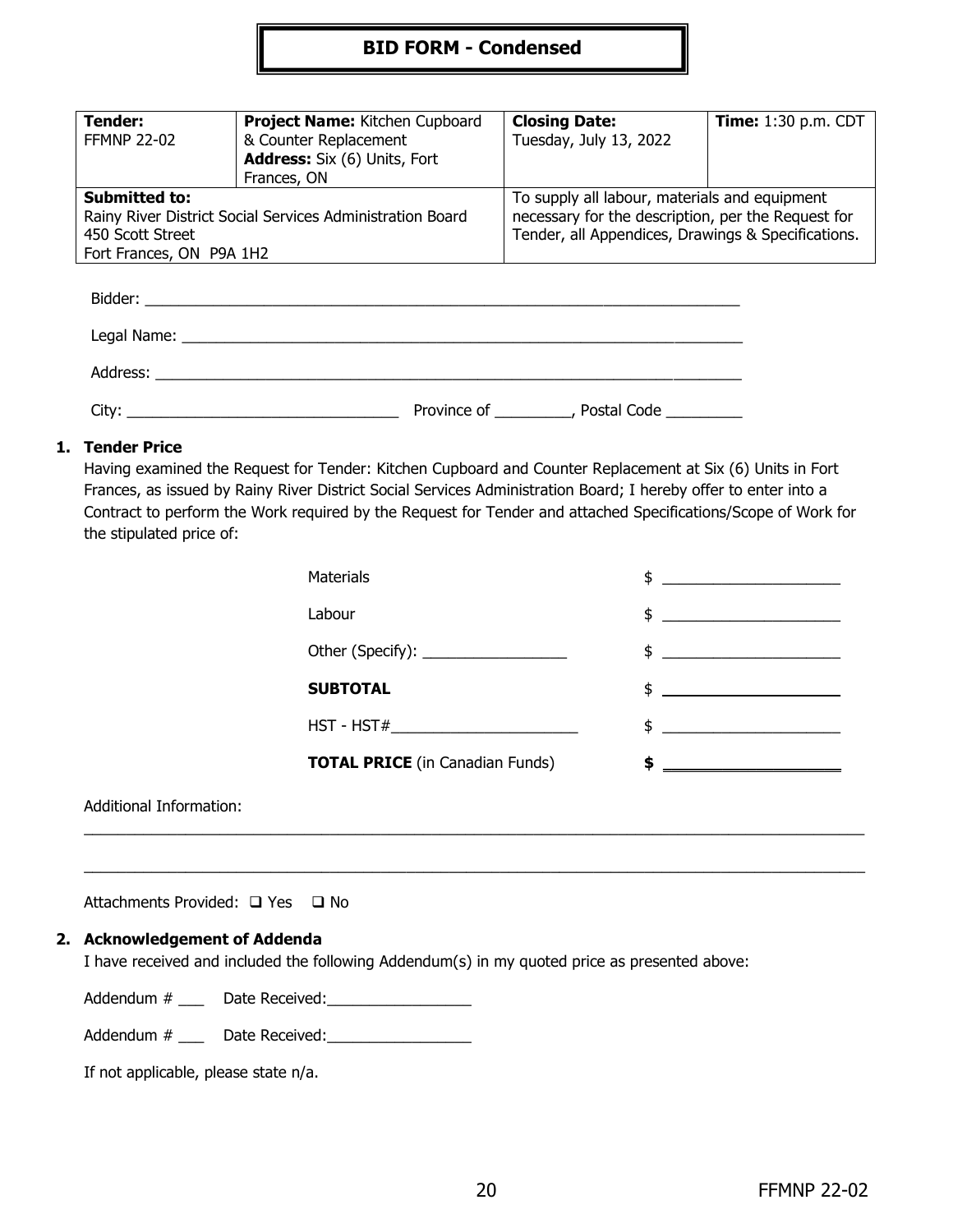#### **3. Timelines**

I agree to complete the Work by **6:00 p.m. CST** on **Friday, November 25, 2022.**

#### **4. Signatures**

SIGNED AND SUBMITTED:

| Signature                                        |      |        |       |
|--------------------------------------------------|------|--------|-------|
| Name and Title of Bidder                         |      |        |       |
| Dated at<br>Condensed Bid Form: Updated May 2011 | this | day of | 2022. |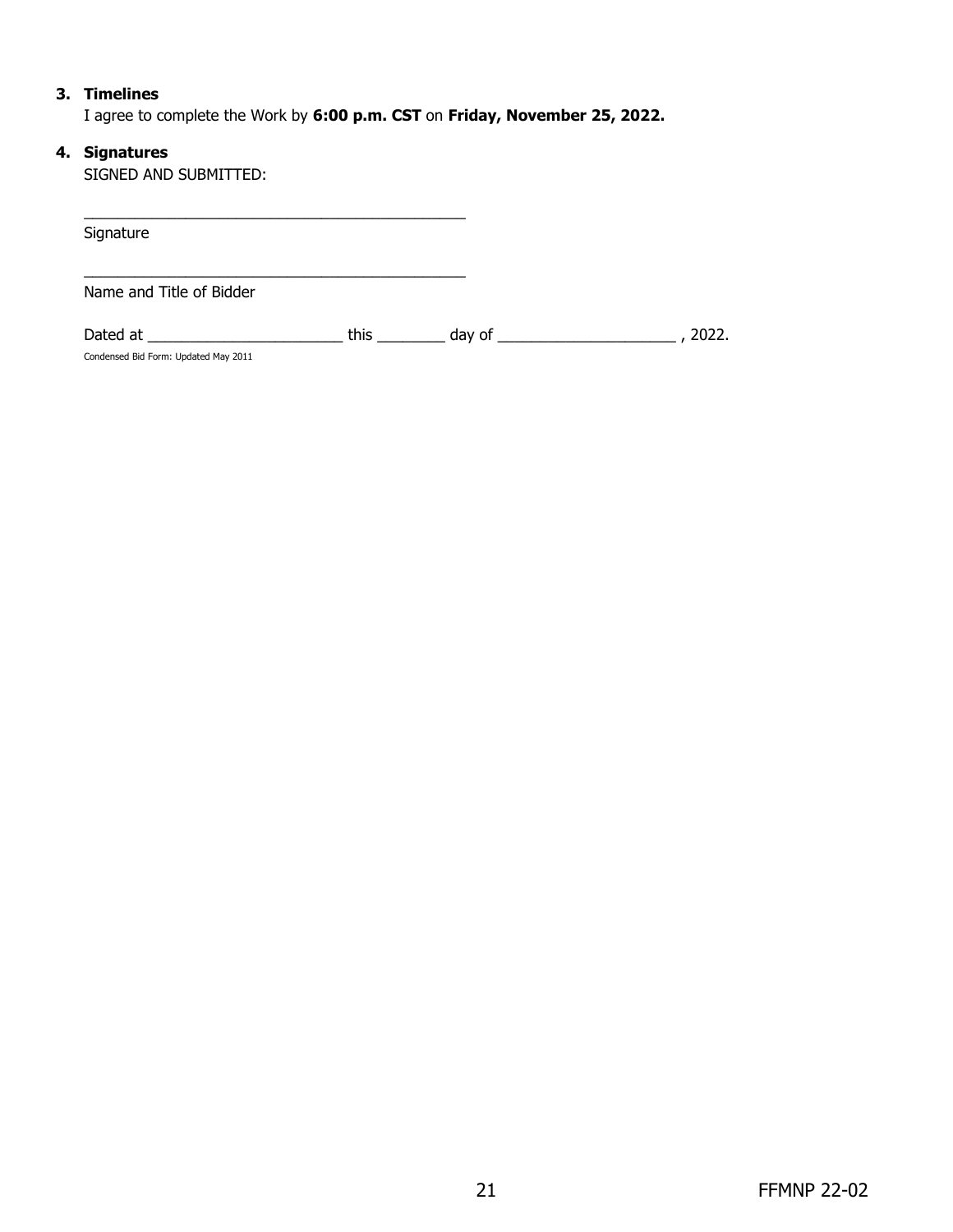### **TENDER LABEL**

AFFIX LABEL TO THE OUTSIDE OF TENDER ENVELOPE OR SUBMIT AS COVER PAGE FOR ELECTRONIC SUBMISSIONS

| From: |                                                                                                                                                                                                  |  |
|-------|--------------------------------------------------------------------------------------------------------------------------------------------------------------------------------------------------|--|
|       | Attn: Michelle Shute, Supervisor of Infrastructure & Asset Management<br><b>Rainy River District Social Services Administration Board</b><br><b>450 Scott Street</b><br>Fort Frances, ON P9A 1H2 |  |
|       | FFMNP 22-02: KITCHEN CUPBOARD AND COUNTER REPLACEMENT,<br>SIX (6) UNITS, FORT FRANCES, ONTARIO,<br><b>RECEIVED BY RRDSSAB</b><br>(DATE & TIME)                                                   |  |
|       |                                                                                                                                                                                                  |  |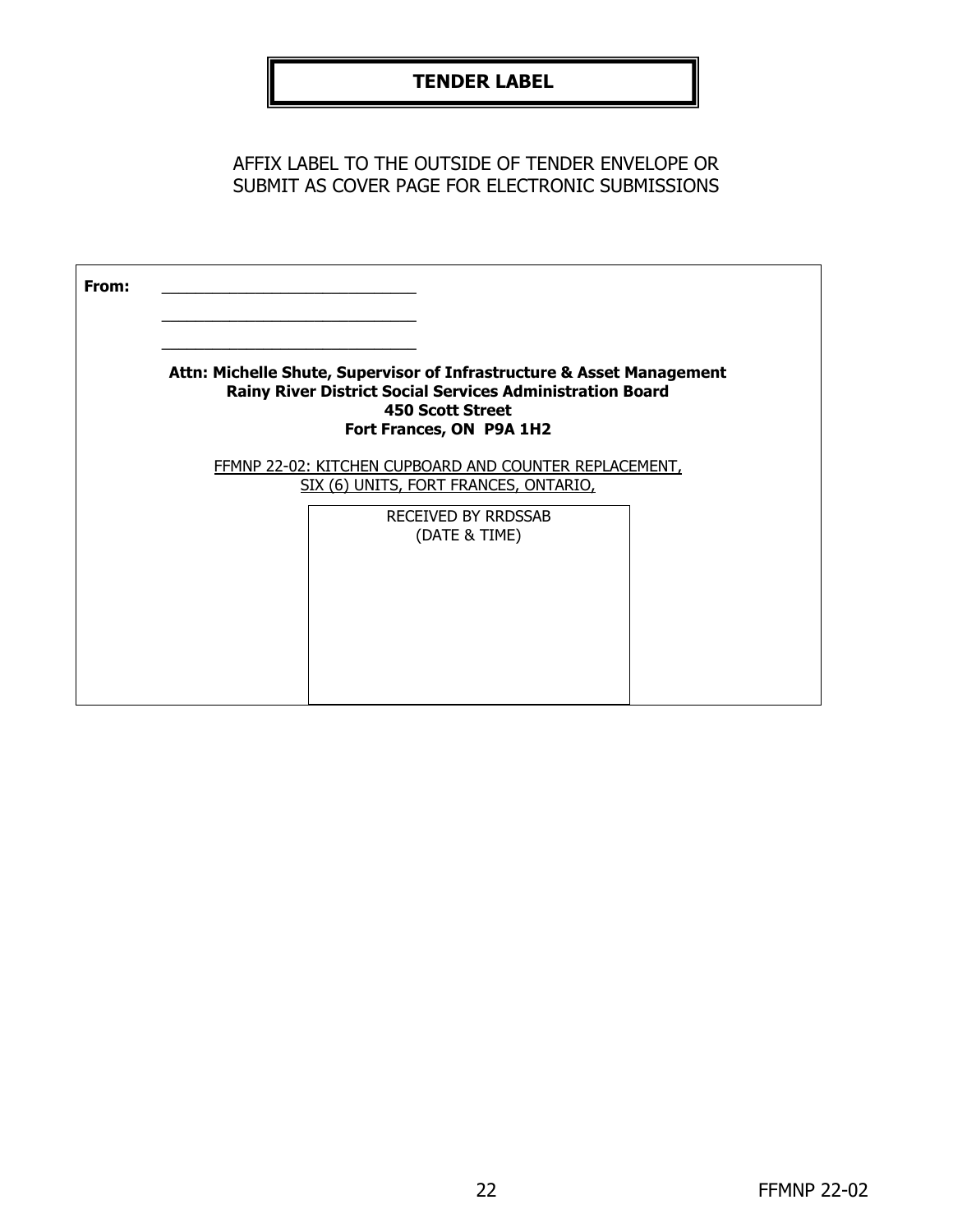#### **TENDER CHECKLIST**

#### **DID YOU INCLUDE:**

| Yes<br>⊔ | No<br>□ | N/A<br>$\Box$ | Two copies of tender documents submitted (Tender Forms & Bid Form)      |
|----------|---------|---------------|-------------------------------------------------------------------------|
| $\Box$   | ❏       | $\Box$        | Bid deposit submitted (where required)                                  |
| ⊔        | $\Box$  | $\Box$        | Bid bond/agreement to bond/ letter of surety submitted (where required) |
| ⊔        | $\Box$  | $\Box$        | Original tender documents submitted (where submitted electronically)    |
| □        | □       | ❏             | Addenda acknowledged (if applicable)                                    |
| ❏        | ❏       | $\Box$        | Tender Forms & Bid Form completed in full and signed                    |
| ❏        | □       | ❏             | Mathematical calculations are correct                                   |
| ❏        | ◻       | ❏             | Bidder attended mandatory site visit (where required)                   |
| $\Box$   | ◻       | $\Box$        | Erasures, overwriting or strikeouts are initialed                       |
| ❏        | ❏       | ❏             | References provided (where required)                                    |
| ❏        | ◻       | $\Box$        | Product data/samples submitted (where required)                         |
|          |         | ❏             | Work schedule provided (where required)                                 |

### **NOTE: TENDER SUBMISSIONS MAY BE REJECTED IF YOU ANSWER "NO" TO ANY OF THE ABOVE QUESTIONS**.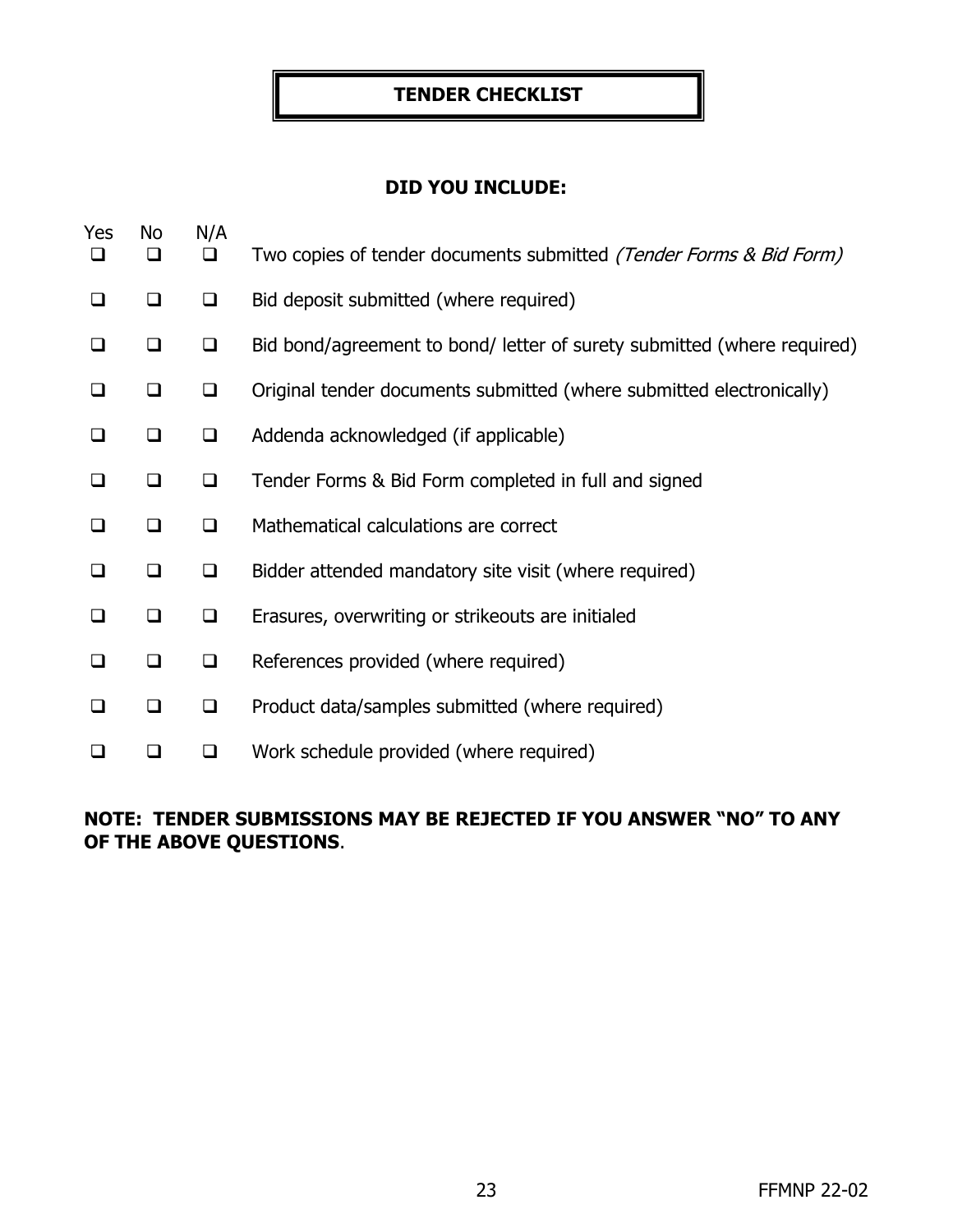### **SCHEDULE 2 – AGREEMENT**

THIS AGREEMENT made this \_\_\_\_\_\_\_ day of \_\_\_\_\_\_\_\_\_\_\_\_\_\_\_\_\_\_\_\_\_, 2022.

BETWEEN:

\_\_\_\_\_\_\_\_\_\_\_\_\_\_\_\_\_\_\_\_\_\_\_\_\_\_\_\_\_\_\_\_\_\_ (Herein sometimes referred to as the "Bidder" or the "Contractor")

- and -

The Rainy River District Social Services Administration Board ("RRDSSAB")

Whereas the Contractor has represented to the RRDSSAB that the Contractor is well able to perform the Work described in the Tender Documents for the respective Total Unit Price(s) and Total Prices quoted by the Bidder in the Proposal.

Now therefore the Contractor and the RRDSSAB (herein sometimes referred to as the "Parties") undertake and agree as follows:

- 1. The Bidder shall perform and complete the Work:
	- (a) to, and for, the benefit and satisfaction of the RRDSSAB, in accordance with the Tender Documents;
	- (b) for the respective Total Unit Price(s) and Total Prices quoted by the Bidder in the Tender Forms except as may be increased or decreased by increase or decrease in taxes (such as HST) as set out in paragraphs 3 and 4 of the Tender Forms; and
	- (c) with the project being completed by **6:00 p.m. CST** on the **25th day of November of 2022** unless otherwise agreed to in writing by the parties.
- 2. The Tender Documents shall collectively be and the whole shall constitute the Contract between the Parties.
- 3. The RRDSSAB agrees to pay to the Contractor in lawful money of Canada for the performance of the work, upon receipt of invoice from the Contractor, with fifty (50%) percent of the total contract price paid at completion of three (3) units and the remaining fifty percent (50%) of the total contract price paid upon completion of the remaining three (3) units. Amounts to be paid will be subject to adjustments, additions, deductions and deletions as provided in and by the Tender Documents. The RRDSSAB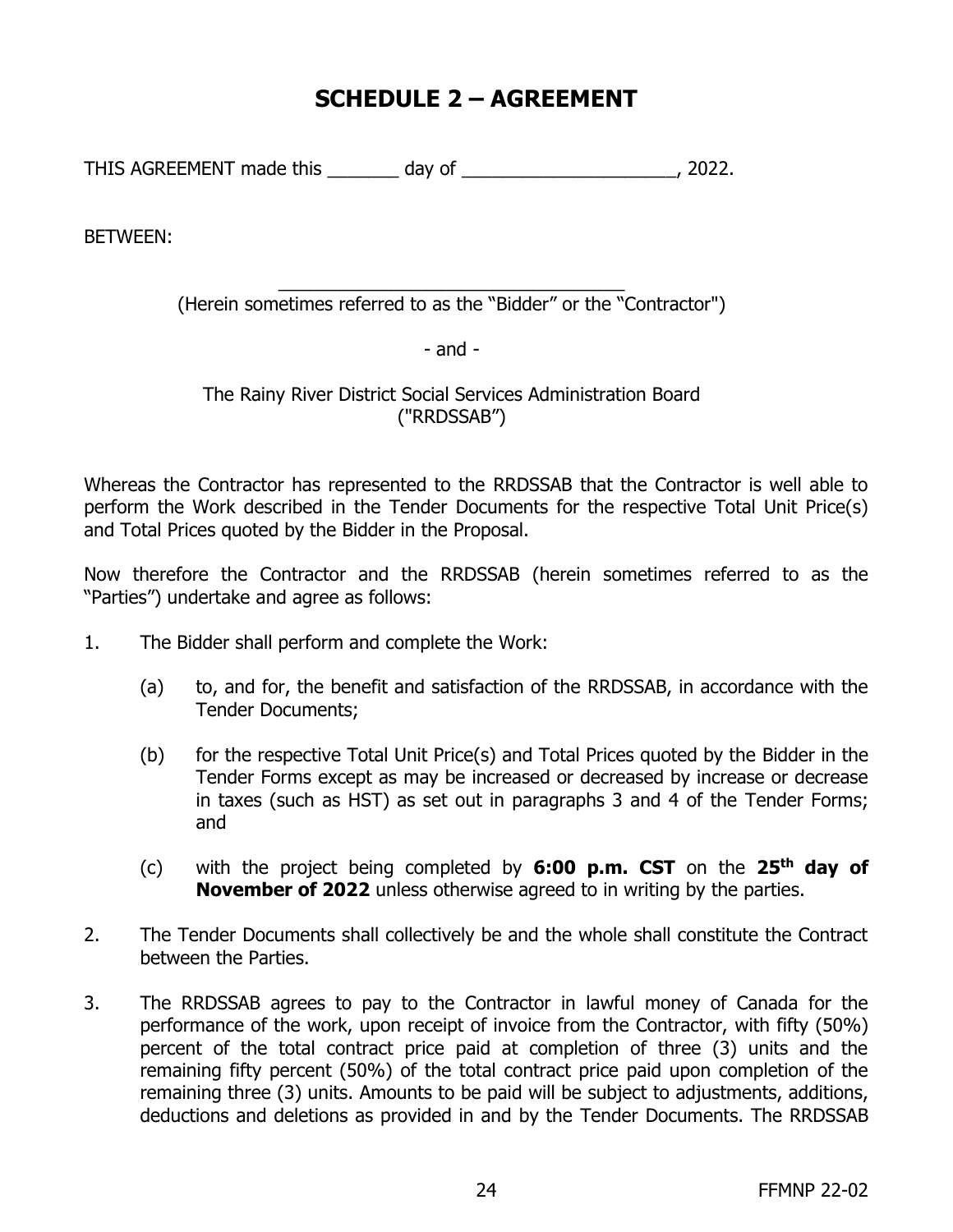shall pay on account thereof upon the approval of the Supervisor of Infrastructure & Asset Management or designate.

Ten percent (10%) of each payment will be withheld to a total of ten percent (10%) of the total project. This holdback will be retained for forty-five (45) days following completion of the project. Upon receipt of invoices, any adjustments to monies owing will be made with notification to the Contractor.

- 4. If the RRDSSAB fails to make payments to the Contractor as they become due under the terms of the Tender Documents, interest equal to the current bank prime rate + 2% per annum on such unpaid amounts shall become due and payable until payment.
- 5. If:
	- (a) the Contractor should be adjudged bankrupt, or becomes insolvent, or makes a general assignment for the benefit of creditors, or if a receiver is appointed of the Bidder or the Bidder's business or any part thereof;
	- (b) a petition in bankruptcy for liquidation, reorganization, or other proceeding, is filed by or against the Bidder; or
	- (c) the Contractor fails or neglects to properly perform or complete the Work or otherwise fails to comply with the requirements of the Tender Documents (including, without limitation, failure to meet specifications, or to meet delivery dates, or otherwise)

The RRDSSAB may, without prejudice to any other right or remedy it may have, terminate this Agreement by giving the Contractor written notice.

The Contractor's obligation under the Tender Documents as to quality, correction and warranty of the work performed by him up to the time of termination shall continue in force after such termination.

- 6. The Contractor will comply with all aspects of the Occupational Health and Safety Act and regulations thereunder.
- 7. The Contractor will assume responsibility for any and all breaches of health and safety requirements including the cost of legal defense on a solicitor and own client basis should the RRDSSAB or any of its employees be charged with violating said Act or Regulations. In the event that the RRDSSAB and/or any employee thereof are convicted and fined for any such offence as having been a deemed employer or otherwise vicariously or definitively liable, the Contractor will forthwith pay any such fine on behalf of such defendant.
- 8. Time shall in all respects be of the essence.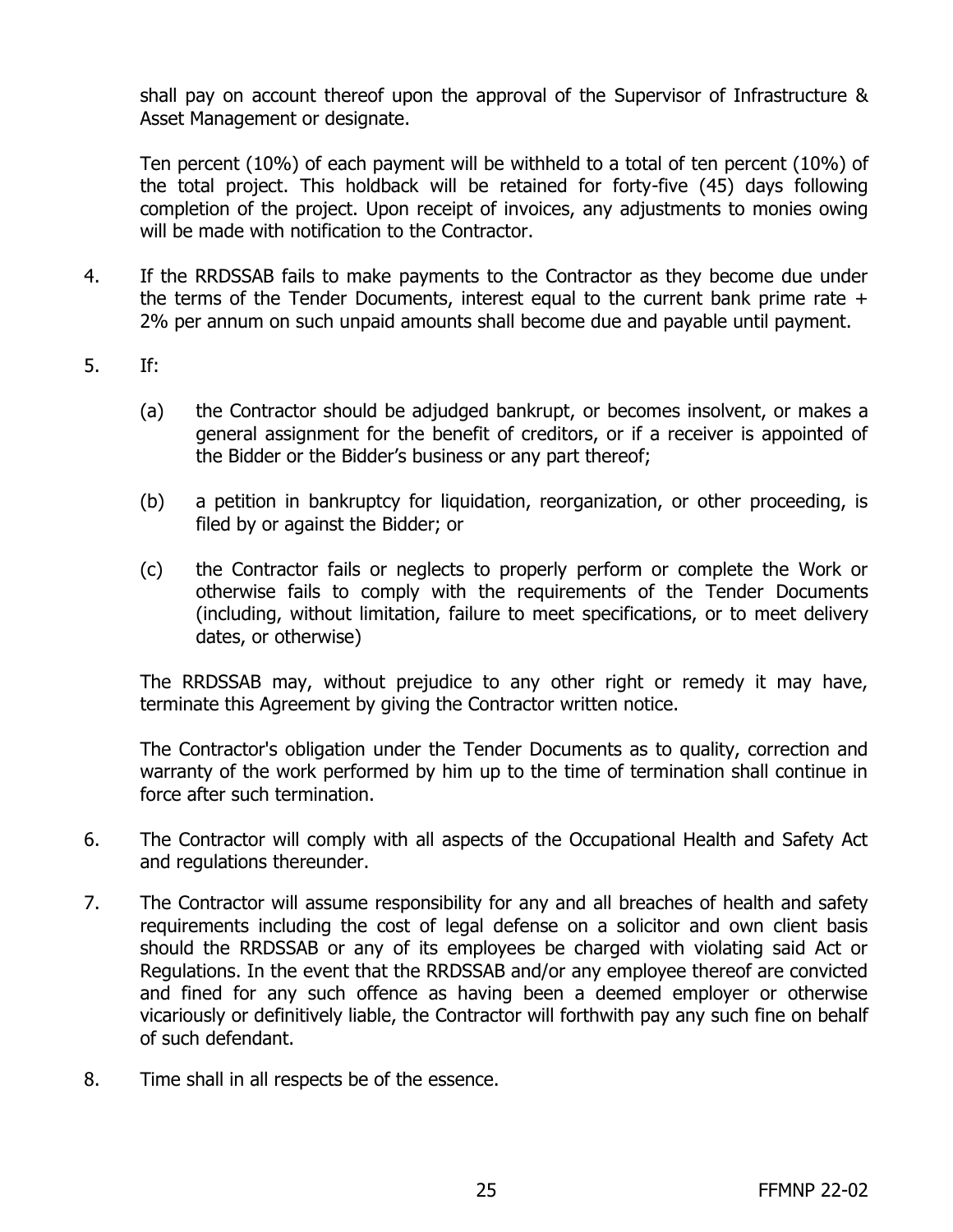- 9. All delays encountered by the Contractor that are not a direct result of changes by the Owner shall be reported in writing to the Owner within five (5) days of discovery of delay. The Contractor shall not be entitled to any extension of the completion date or any additional incurred costs should such delay not be reported to the RRDSSAB.
- 10. Neither this Agreement nor any rights or entitlements under it shall be assignable or transferable by the Contractor without the prior written consent of the RRDSSAB.
- 11. Any notice required or permitted to be given hereunder shall be in writing and shall be effectively given if:
	- (a) delivered personally;
	- (b) sent by prepaid courier service or mail; or
	- (c) sent prepaid by telecopier, or other similar means of electronic communication (confirmed on the same or following day by prepaid mail) addressed,
		- $(i)$  in case of notice to the RRDSSAB, as follows:

450 Scott Street FORT FRANCES, Ontario P9A 1H2 Attention: Michelle Shute, Supervisor of Infrastructure & Asset **Management** 

\_\_\_\_\_\_\_\_\_\_\_\_\_\_\_\_\_\_\_\_\_\_\_\_\_\_\_\_\_\_\_\_\_\_\_\_\_\_\_\_\_\_\_\_\_\_\_\_\_\_\_\_\_\_

\_\_\_\_\_\_\_\_\_\_\_\_\_\_\_\_\_\_\_\_\_\_\_\_\_\_\_\_\_\_\_\_\_\_\_\_\_\_\_\_\_\_\_\_\_\_\_\_\_\_\_\_\_\_

\_\_\_\_\_\_\_\_\_\_\_\_\_\_\_\_\_\_\_\_\_\_\_\_\_\_\_\_\_\_\_\_\_\_\_\_\_\_\_\_\_\_\_\_\_\_\_\_\_\_\_\_\_\_

\_\_\_\_\_\_\_\_\_\_\_\_\_\_\_\_\_\_\_\_\_\_\_\_\_\_\_\_\_\_\_\_\_\_\_\_\_\_\_\_\_\_\_\_\_\_\_\_\_\_\_\_\_\_

\_\_\_\_\_\_\_\_\_\_\_\_\_\_\_\_\_\_\_\_\_\_\_\_\_\_\_\_\_\_\_\_\_\_\_\_\_\_\_\_\_\_\_\_\_\_\_\_\_\_\_\_\_\_

(ii) in case of the Contractor, as follows:

Any notice so given shall be deemed conclusively to have been given and received when so personally delivered or sent by electronic communication or on the second day following the sending thereof by private courier or mail. Any Party hereto or others mentioned above may change any particulars of its address for notice by notice to the others in the manner aforesaid.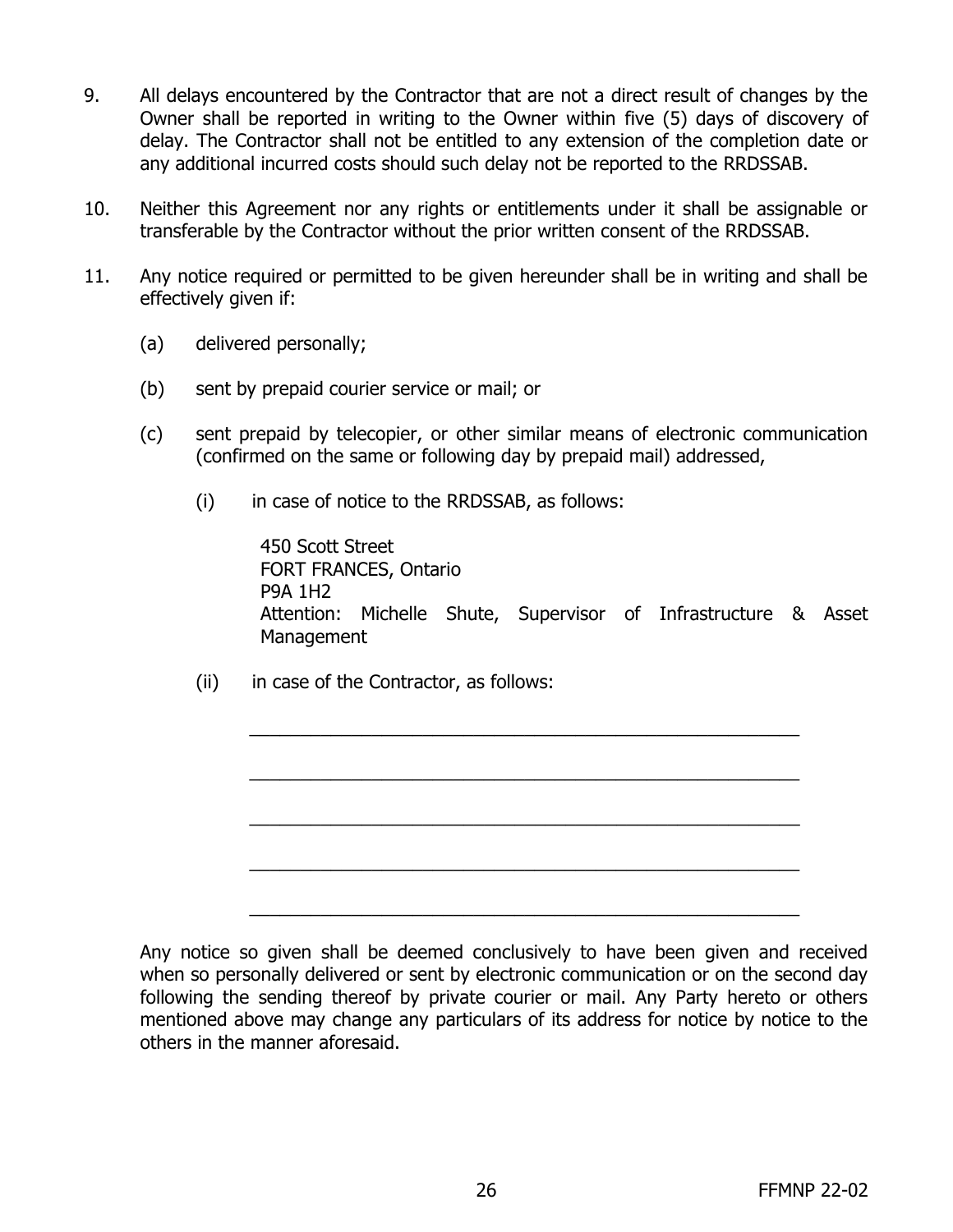IN WITNESS WHEREOF, the Parties hereto have executed this Agreement.

SIGNATURE OF CONTRACTOR:

| Witness to signature of Contractor | If a corporation, the person signing has the<br>authority to bind such corporation                                                                                                                                             |
|------------------------------------|--------------------------------------------------------------------------------------------------------------------------------------------------------------------------------------------------------------------------------|
| Print name of Witness:             | PRINT NAME<br>AND TITLE OF<br><b>PERSON</b><br>SIGNING:                                                                                                                                                                        |
|                                    | IF A CORPORATION, PRINT PROPER NAME OF<br><b>CORPORATION:</b><br><u> 1989 - Johann John Stoff, deutscher Stoffen und der Stoffen und der Stoffen und der Stoffen und der Stoffen un</u>                                        |
| <b>Address of Witness:</b>         | <b>Address of Contractor:</b>                                                                                                                                                                                                  |
| <b>Phone Number of Witness:</b>    | Phone Number of Contractor:<br><u> 1980 - Johann Stoff, amerikansk politiker (d. 1980)</u>                                                                                                                                     |
|                                    |                                                                                                                                                                                                                                |
|                                    | Cell Number: The Contract of the Contract of the Contract of the Contract of the Contract of the Contract of the Contract of the Contract of the Contract of the Contract of the Contract of the Contract of the Contract of t |
|                                    | The Rainy River District Social Services<br><b>Administration Board</b>                                                                                                                                                        |
|                                    |                                                                                                                                                                                                                                |
|                                    | I/we have authority to bind the RRDSSAB                                                                                                                                                                                        |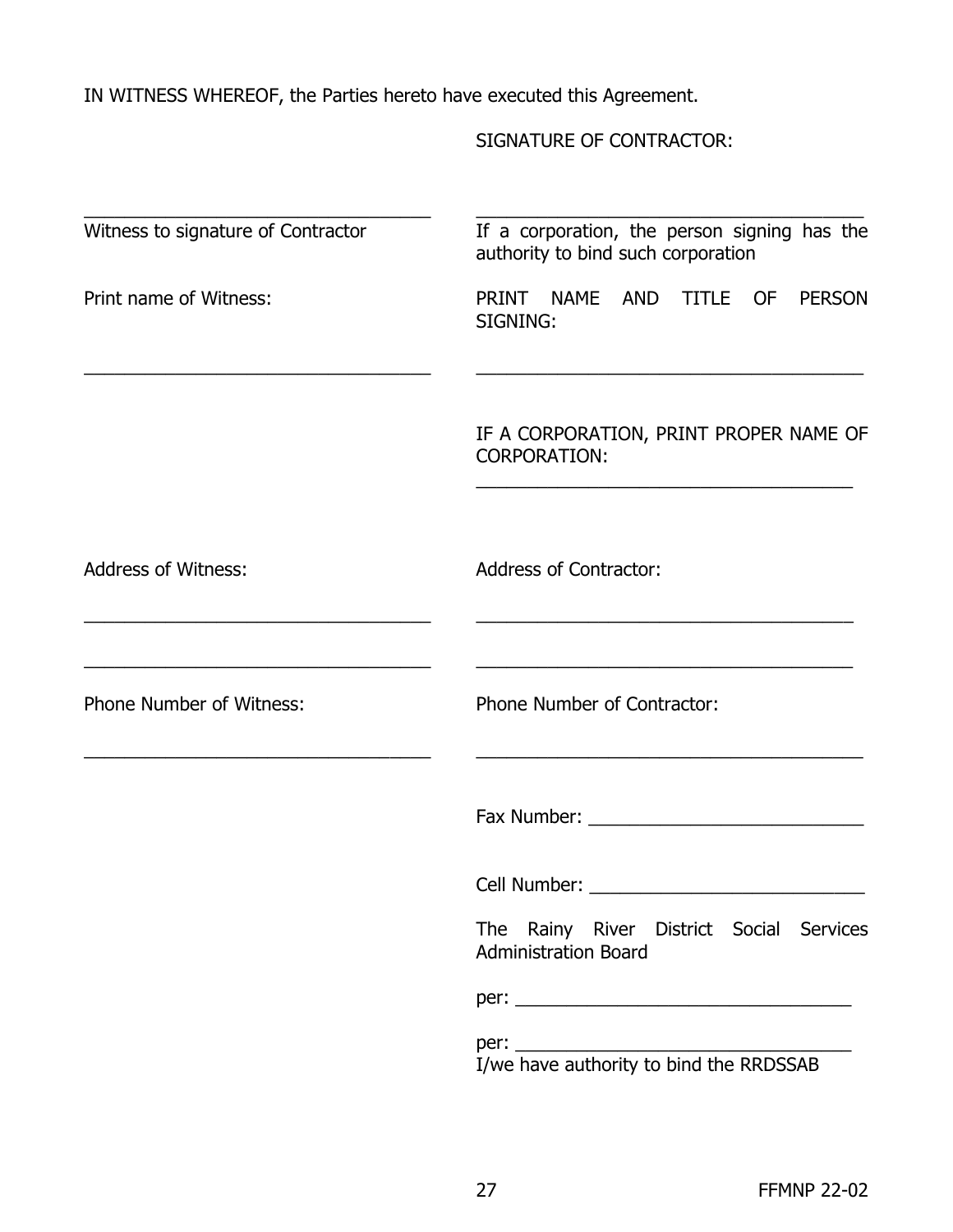# **SCHEDULE 3 – OCCUPATIONAL HEALTH & SAFETY AGREEMENT**



Rainy River District Social Services<br>Administration Board

# **Contractor's Undertaking to Comply**

Name of Contractor:  $\Box$ 

Tender: \_\_\_\_\_\_\_\_\_\_\_\_\_\_\_\_\_\_\_\_\_\_\_\_\_\_\_\_\_\_\_\_\_\_\_\_\_\_\_\_\_\_\_\_\_\_\_\_\_\_\_\_\_\_\_\_\_\_\_\_\_\_\_\_\_\_\_\_\_\_\_\_\_\_\_

Name of Authorized Representative of the Contractor:

- 1. I/We hereby undertake:
	- a) To comply with all health and safety and environment legislation in the performance of this *Agreement*;
	- b) To maintain a safe and healthy work environment during the performance of this *Agreement*; and
	- c) To adhere to the specifications identified in the respective Request form(s).
- 2. I/We hereby agree:
	- a) That compliance with all health and safety and environment legislation is a condition of the *Agreement* and that non-compliance with same may, in the discretion of Rainy River District Social Services Administration Board (hereinafter referred to as the RRDSSAB), lead to the termination of this *Agreement*; and
	- b) That compliance with WSIB legislation is followed and acknowledges that I cannot bring in other staff or individuals to complete work who are not covered by my *WSIB Certificate of Clearance* and my *Liability Insurance Policy*. I understand that non-compliance will result in the following:
		- i) Immediate termination of the Contract;
		- ii) The Contractor will be eliminated from the RRDSSAB Vendor of Record, if appropriate; and
		- iii) The Contractor may not be considered for future employment opportunities, at the discretion of the Chief Administrative Officer of the RRDSSAB.
	- c) To permit RRDSSAB or its designate to audit my/our health and safety and environmental records during the term of the *Agreement* and upon its conclusion and to cooperate fully with such audit(s).
- 3. a) I/We understand that Contractor safety deficiencies will be addressed by RRDSSAB in the following progressive steps:
	- i) The problem will be identified to the Contractor (site supervisor);
	- ii) The Contractor's head office will be contacted about the problem, orally and in writing;
	- iii) If required by law to immediately report the problem to a provincial and/or federal Ministry, the RRDSSAB may report the problem to the appropriate Ministry (ies);
	- iv) If not required by law to immediately report the problem, and the problem remains unresolved, the RRDSSAB may report the problem to the appropriate Ministry(ies); and
	- v) The Agreement may, in the RRDSSABs discretion, be suspended or terminated and/or payment withheld by the RRDSSAB.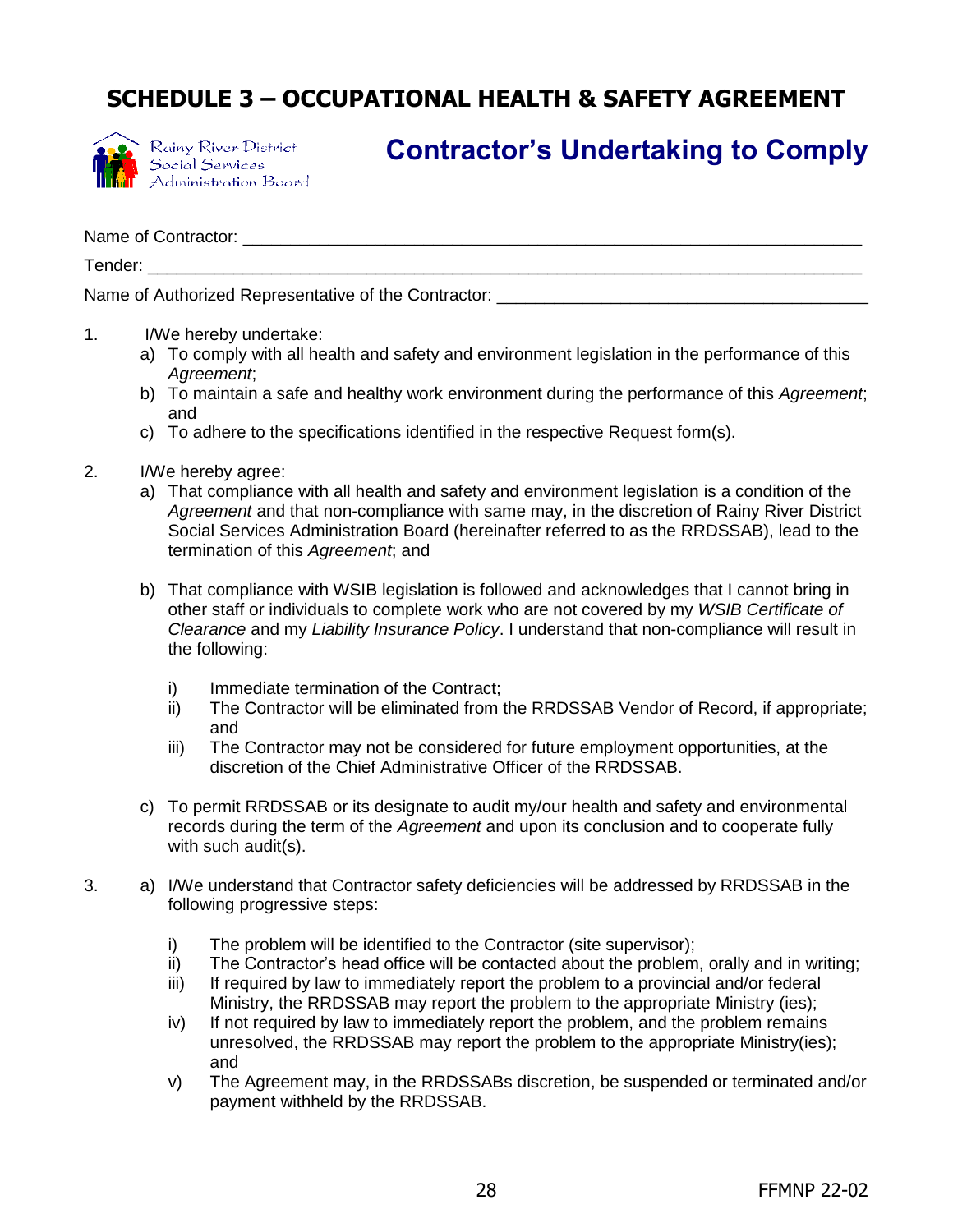- b) I/We acknowledge and agree that, depending upon the nature and/or seriousness of the deficiency, the RRDSSAB reserves the right to bypass any or all of the steps described in *Subsection 3 (a)*.
- 4. I/We hereby understand:
	- a) That I/We will adhere to the terms of this *Agreement* and cooperate with the RRDSSAB in its efforts to ensure compliance thereunder.

| We have the authority to bind the Contractor. |        |  |
|-----------------------------------------------|--------|--|
| SIGNED, SEALED AND DELIVERED on the           | dav of |  |
| [NAME OF CONTRACTOR]                          |        |  |

\_\_\_\_\_\_\_\_\_\_\_\_\_\_\_\_\_\_\_\_\_\_\_\_\_\_\_\_\_\_\_\_\_\_\_\_ \_\_\_\_\_\_\_\_\_\_\_\_\_\_\_\_\_\_\_\_\_\_\_\_\_\_\_\_\_\_\_\_\_\_\_ Witness Name (Please Print) Contractor Name (Please Print)

\_\_\_\_\_\_\_\_\_\_\_\_\_\_\_\_\_\_\_\_\_\_\_\_\_\_\_\_\_\_\_\_\_\_\_\_ \_\_\_\_\_\_\_\_\_\_\_\_\_\_\_\_\_\_\_\_\_\_\_\_\_\_\_\_\_\_\_\_\_\_\_ Witness Signature **Signature Signature on Behalf of the Contractor** 

Revised: June/2010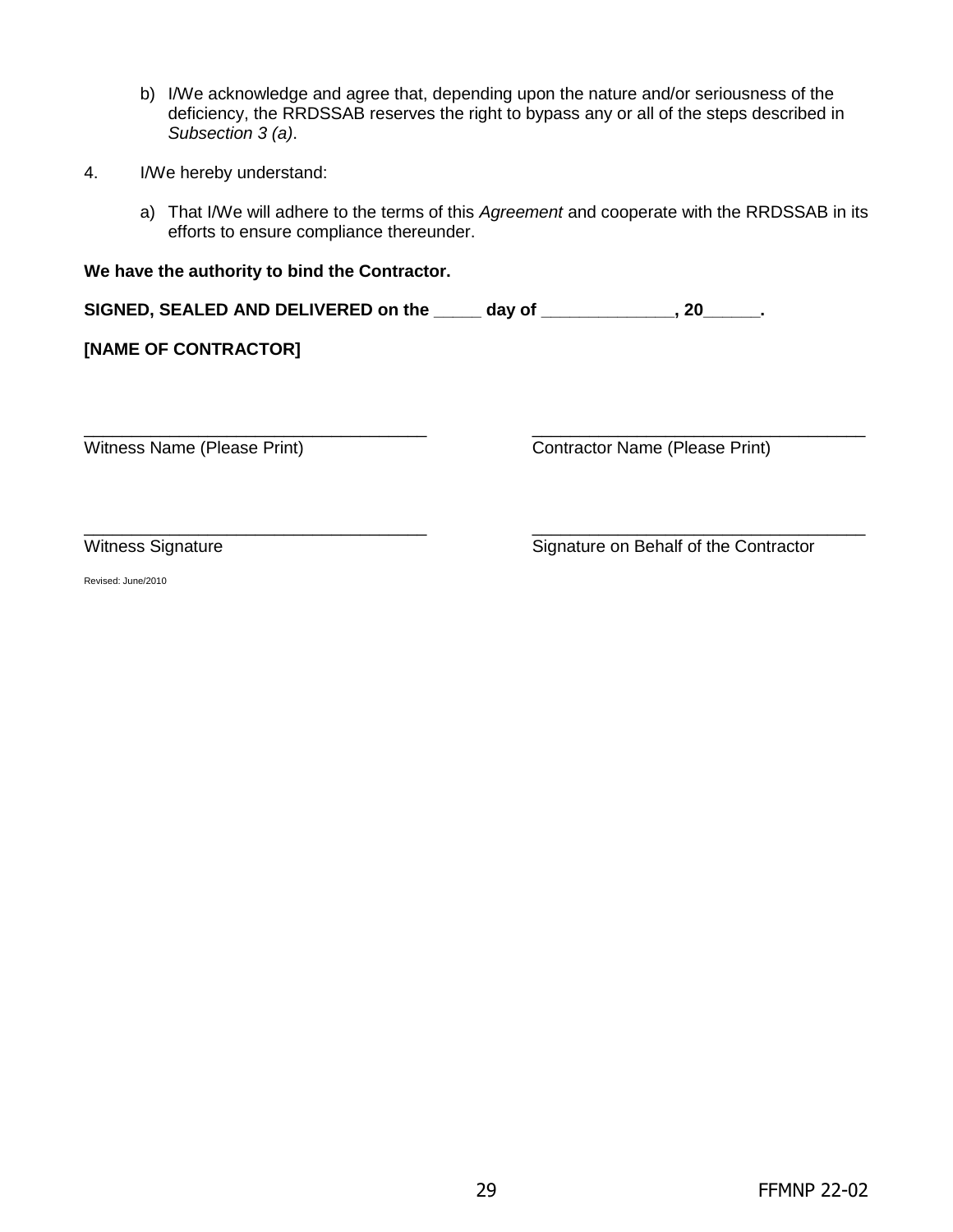

## **Cupboard and Countertop Placement**